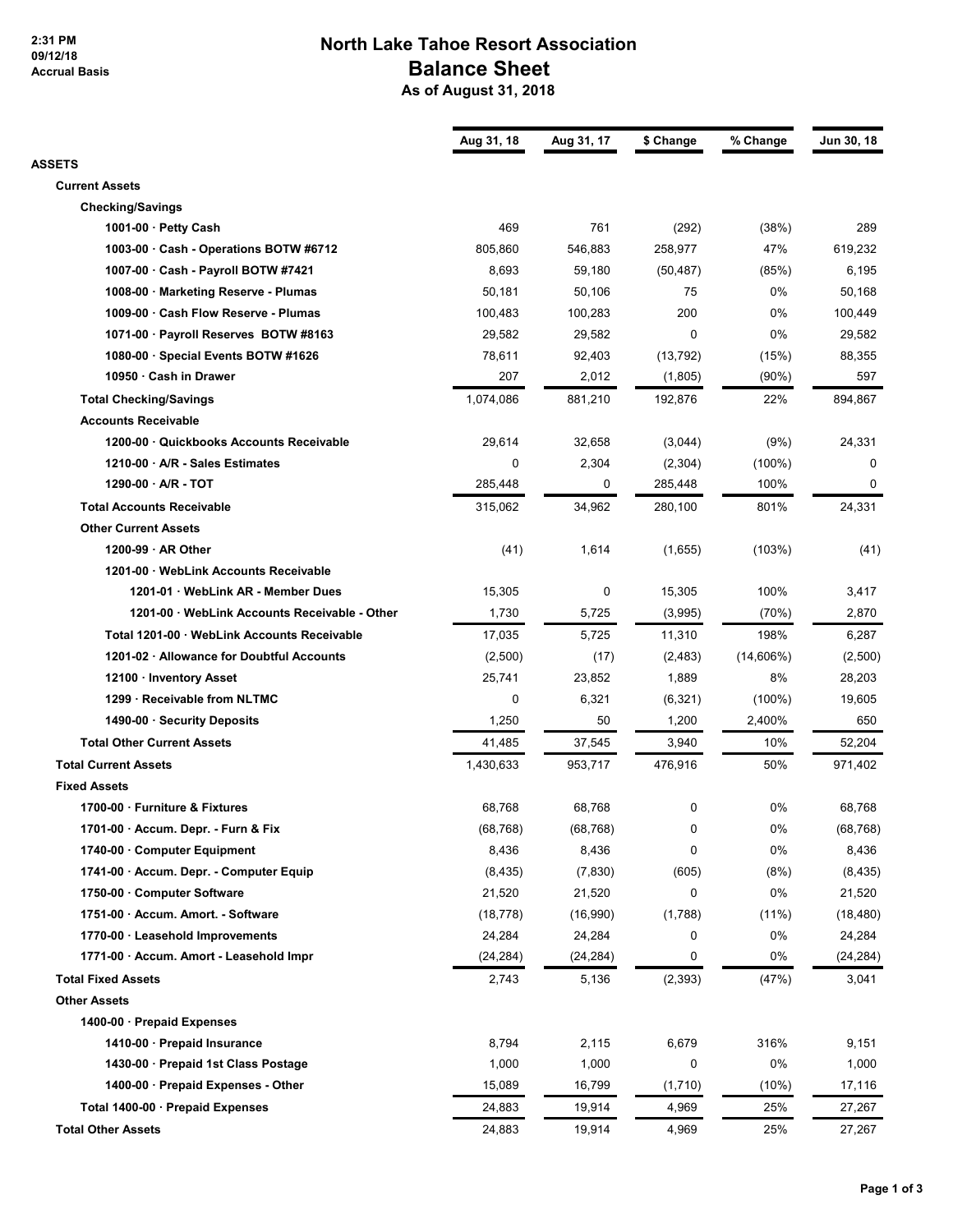**2:31 PM 09/12/18 Accrual Basis**

## **North Lake Tahoe Resort Association Balance Sheet**

 **As of August 31, 2018**

|                                                 | Aug 31, 18 | Aug 31, 17 | \$ Change   | % Change  | Jun 30, 18  |
|-------------------------------------------------|------------|------------|-------------|-----------|-------------|
| <b>TOTAL ASSETS</b>                             | 1,458,259  | 978,767    | 479,492     | 49%       | 1,001,710   |
| <b>LIABILITIES &amp; EQUITY</b>                 |            |            |             |           |             |
| Liabilities                                     |            |            |             |           |             |
| <b>Current Liabilities</b>                      |            |            |             |           |             |
| <b>Accounts Payable</b>                         |            |            |             |           |             |
| 2000-00 · Accounts Payable                      | 155,748    | 72,443     | 83,305      | 115%      | 31,145      |
| <b>Total Accounts Payable</b>                   | 155,748    | 72,443     | 83,305      | 115%      | 31,145      |
| <b>Credit Cards</b>                             |            |            |             |           |             |
| 2080-00 · Bank of the West - Master Cards       |            |            |             |           |             |
| 2080-15 MC_2339 Liz                             | 272        | 0          | 272         | 100%      | 0           |
| 2080-02 · MC_6765_Jason                         | 15         | 15         | $\mathbf 0$ | 0%        | 15          |
| 2080-04 · MC_5968_Ronald                        | 0          | 36         | (36)        | $(100\%)$ | 126         |
| 2080-05 · MC_2107_Greg                          | 0          | 73         | (73)        | $(100\%)$ | 0           |
| 2080-06 · MC 5288 Emily                         | 0          | 811        | (811)       | $(100\%)$ | 0           |
| 2080-09 · MC_0319_Sarah                         | 0          | 460        | (460)       | $(100\%)$ | $\mathbf 0$ |
| 2080-10 · MC_9495_AI                            | (75)       | 2,436      | (2,511)     | (103%)    | 180         |
| 2080-11 · MC_3978_Amber                         | (118)      | 25         | (143)       | (572%)    | 3,070       |
| 2080-12 · MC_3960_Natalie                       | 0          | 279        | (279)       | $(100\%)$ | 0           |
| 2080-13 · MC_6903_Cindy                         | 1,361      | 0          | 1,361       | 100%      | 2,430       |
| 2080-14 · MC 6193 Daphne                        | 141        | 0          | 141         | 100%      | 83          |
| Total 2080-00 · Bank of the West - Master Cards | 1,596      | 4,135      | (2,539)     | (61%)     | 5,904       |
| <b>Total Credit Cards</b>                       | 1,596      | 4,135      | (2,539)     | (61%)     | 5,904       |
| <b>Other Current Liabilities</b>                |            |            |             |           |             |
| 21000 · Salaries/Wages/Payroll Liabilit         |            |            |             |           |             |
| 2100-00 · Salaries / Wages Payable              | 13,570     | 38,973     | (25, 403)   | (65%)     | 36,870      |
| 2101-00 · Incentive Payable                     | 59,017     | 21,661     | 37,356      | 172%      | 48,866      |
| 2102-00 · Commissions Payable                   | 6,811      | 10,279     | (3, 468)    | (34%)     | 4,698       |
| 2120-00 · Empl. Federal Tax Payable             | 6,201      | 3,118      | 3,083       | 99%       | 3,072       |
| 2175-00 · 401 (k) Plan                          | 2,292      | 1,559      | 733         | 47%       | 1,157       |
| 2180-00 · Estimated PTO Liability               | 49,004     | 74,725     | (25, 721)   | (34%)     | 49,004      |
| Total 21000 · Salaries/Wages/Payroll Liabilit   | 136,895    | 150,315    | (13, 420)   | (9%)      | 143,667     |
| 2190-00 · Sales and Use Tax Payable             |            |            |             |           |             |
| 2195-00 · Use Tax Payable                       | 205        | 0          | 205         | 100%      | 853         |
| 25500 · * Sales Tax Payable                     | 2,209      | 1,773      | 436         | 25%       | 1,941       |
| Total 2190-00 · Sales and Use Tax Payable       | 2,414      | 1,773      | 641         | 36%       | 2,794       |
| 2250-00 · Accrued Expenses                      | 37,054     | 18,990     | 18,064      | 95%       | 49,521      |
| 2300-00 · Marketing Cooperative Liabili         | 10         | 0          | 10          | 100%      | 0           |
| 2400-60 · Deferred Revenue- Member Dues         | 56,389     | 43,773     | 12,616      | 29%       | 67,000      |
| 2500-00 · Deferred Revenue - TMBC               | 1,181      | 0          | 1,181       | 100%      | 56,979      |
| 2651-00 · Deferred Rev - Conference             | 7,792      | 9,167      | (1, 375)    | (15%)     | 535         |
| 2700-00 · Deferred Rev. County                  | 350,305    | 0          | 350,305     | 100%      | 0           |
| $2800-00 \cdot$ Suspense                        | 4,202      | 1,379      | 2,823       | 205%      | 502         |
| 2900-00 · Due To/From County of Placer          | 205,009    | 231,039    | (26,030)    | $(11\%)$  | 205,009     |
| <b>Total Other Current Liabilities</b>          | 801,251    | 456,436    | 344,815     | 76%       | 526,007     |
| <b>Total Current Liabilities</b>                | 958,595    | 533,014    |             | 80%       | 563,056     |
|                                                 |            |            | 425,581     |           |             |
| <b>Total Liabilities</b>                        | 958,595    | 533,014    | 425,581     | 80%       | 563,056     |

**Equity**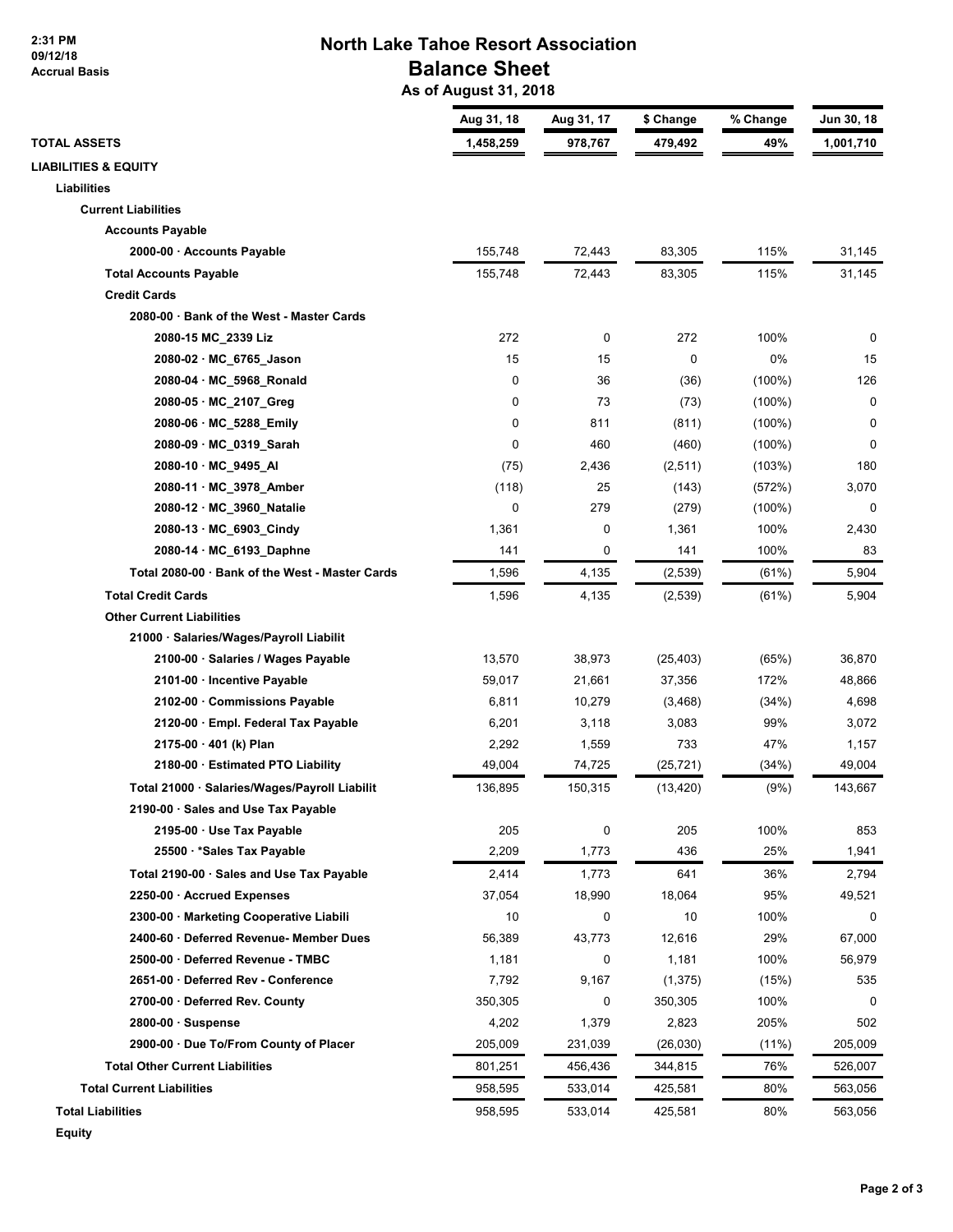**2:31 PM 09/12/18 Accrual Basis**

# **North Lake Tahoe Resort Association Balance Sheet**

 **As of August 31, 2018**

|                                        | Aug 31, 18 | Aug 31, 17 | \$ Change | % Change | Jun 30, 18 |
|----------------------------------------|------------|------------|-----------|----------|------------|
| 32000 · Unrestricted Net Assets        | (3,031)    | (8,754)    | 5,723     | 65%      | (882)      |
| 3300-11 · Designated Marketing Reserve | 291.620    | 256.830    | 34.790    | 14%      | 291,620    |
| 3301 · Cash Flow Reserve               | 100.048    | 100.082    | (34)      | $(0\%)$  | 100,048    |
| 3302 · Marketing Cash Reserve          | 50.018     | 50.031     | (13)      | $(0\%)$  | 50,018     |
| Net Income                             | 61.008     | 47.562     | 13,446    | 28%      | (2, 149)   |
| <b>Total Equity</b>                    | 499.663    | 445.751    | 53.912    | 12%      | 438.655    |
| <b>TOTAL LIABILITIES &amp; EQUITY</b>  | 1.458.258  | 978.765    | 479.493   | 49%      | 1,001,711  |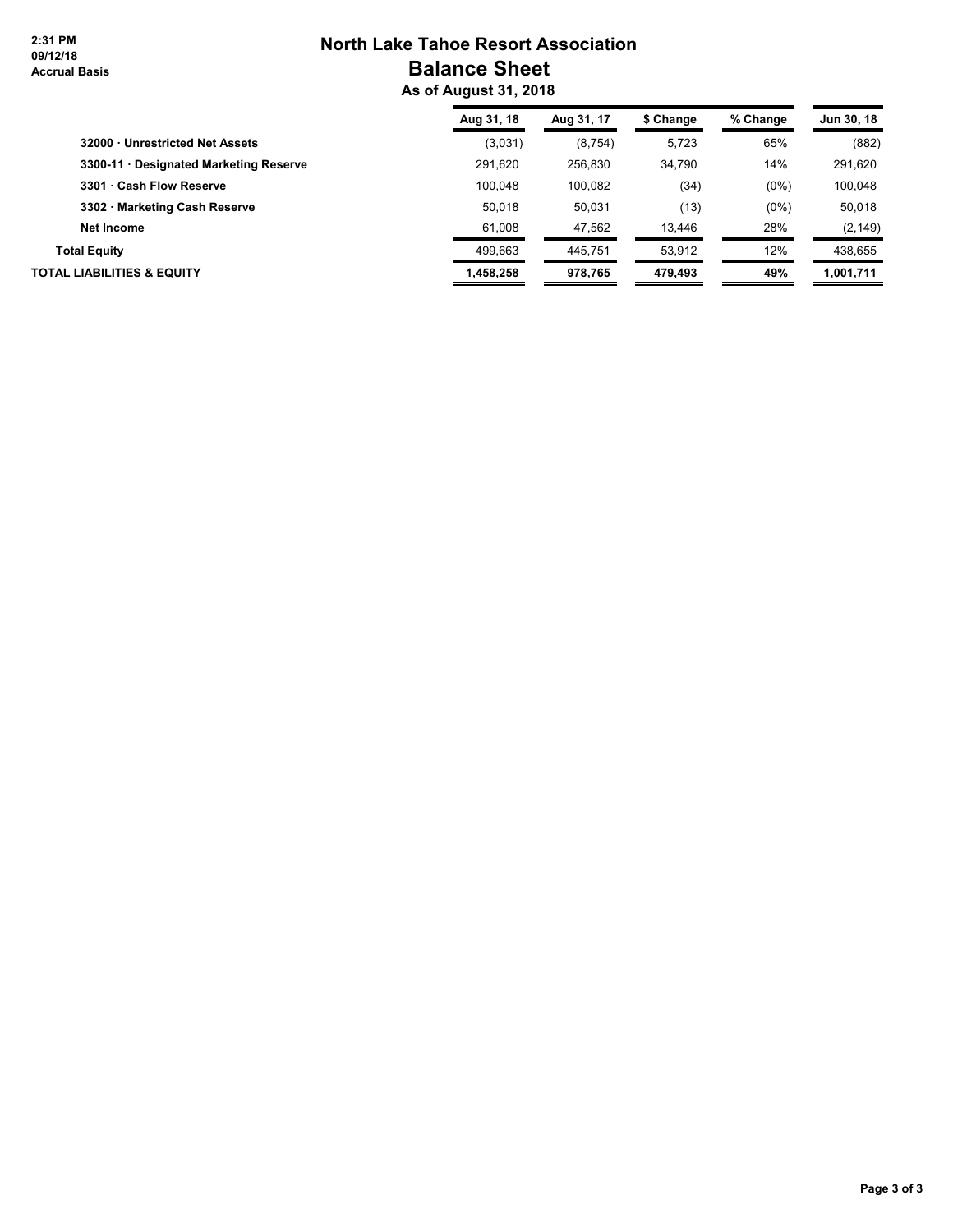## 2:43 PM North Lake Tahoe Resort Association 09/12/18 **Profit & Loss**

Accrual Basis **August 2018** 

|                                                                     | Aug 18         | Aug 17         | \$ Change  | % Change   |
|---------------------------------------------------------------------|----------------|----------------|------------|------------|
| <b>Ordinary Income/Expense</b><br><b>Income</b>                     |                |                |            |            |
| 4050-00 County of Placer TOT Funding                                | 255,313        | 296,582        | (41, 269)  | (14)%      |
| 4200-00 · Membership Dues                                           | 11.051         | 10,985         | 67         | 1%         |
| 4205-00 Conference Dues<br>4250-00 · Revenues-Membership Activities | 733            | 917            | (183)      | (20)%      |
| 4250-02 Chamber Events                                              | 38             | 0              | 38         | 100%       |
| 4251-00 · Tues AM Breakfast Club                                    | 496            | 373            | 123        | 33%        |
| 4250-00 · Revenues-Membership Activities - Other                    | 600            | 680            | (80)       | (12)%      |
| Total 4250-00 · Revenues-Membership Activities                      | 1,134          | 1,053          | 81         | 8%         |
| 4600-00 Commissions                                                 |                |                |            |            |
| 4601-00 Commissions - South Shore                                   | 6,094          | $\mathbf 0$    | 6,094      | 100%       |
| 4600-00 Commissions - Other                                         | 14,522         | 2,848          | 11,674     | 410%       |
| Total 4600-00 Commissions                                           | 20,615         | 2,848          | 17,767     | 624%       |
| 46000 Merchandise Sales                                             |                |                |            |            |
| 4502-00 Non-Retail VIC income                                       | 375            | 1,141          | (766)      | (67)%      |
| 46000 Merchandise Sales - Other                                     | 12,649         | 11,909         | 740        | 6%         |
| Total 46000 Merchandise Sales                                       | 13,024         | 13,050         | (26)       | $(0)\%$    |
| <b>Total Income</b>                                                 | 301.871        | 325,435        | (23, 563)  | (7)%       |
| <b>Gross Profit</b>                                                 | 301,871        | 325,435        | (23, 563)  | (7)%       |
| <b>Expense</b>                                                      |                |                |            |            |
| 5000-00 · Salaries & Wages                                          |                |                |            |            |
| 5010-00 Sales Commissions                                           | 4,234          | 749            | 3,485      | 465%       |
| 5020-00 · P/R - Tax Expense                                         | 7,317          | 6,856          | 461        | 7%         |
| 5030-00 · P/R - Health Insurance Expense                            | 16,226         | 11,010         | 5,217      | 47%        |
| 5040-00 · P/R - Workmans Comp<br>$5060-00 \cdot 401$ (k)            | 1,352<br>3,232 | 1,160<br>2,815 | 192<br>418 | 17%<br>15% |
| 5070-00 Other Benefits and Expenses                                 | 158            | 209            | (51)       | (25)%      |
| 5000-00 · Salaries & Wages - Other                                  | 92,971         | 80,575         | 12,396     | 15%        |
| Total 5000-00 · Salaries & Wages                                    | 125,491        | 103,374        | 22,116     | 21%        |
| 5100-00 Rent                                                        |                |                |            |            |
| 5110-00 Utilities                                                   | 820            | 909            | (89)       | (10)%      |
| 5140-00 · Repairs & Maintenance                                     | (465)          | 0              | (465)      | $(100)$ %  |
| 5150-00 Office - Cleaning                                           | 1,100          | 1,230          | (130)      | (11)%      |
| 5100-00 Rent - Other                                                | 12,780         | 12,433         | 347        | 3%         |
| Total 5100-00 · Rent                                                | 14,235         | 14,572         | (337)      | (2)%       |
| 5310-00 · Telephone                                                 |                |                |            |            |
| 5320-00 · Telephone                                                 | 3,714          | 2,477          | 1,237      | 50%        |
| Total 5310-00 · Telephone                                           | 3,714          | 2,477          | 1,237      | 50%        |
| 5420-00 Mail - USPS                                                 |                |                |            |            |
| 5480-00 · Mail - Fed Ex                                             | 0              | 105            | (105)      | (100)%     |
| 5420-00 Mail - USPS - Other                                         | 500            | 500            | 0          | 0%         |
| Total 5420-00 Mail - USPS                                           | 500            | 605            | (105)      | (17)%      |
| 5510-00 · Insurance/Bonding                                         | 264            | 264            | 0          | 0%         |
| $5520-00$ · Supplies                                                | 640            | 98             | 542        | 554%       |
| 5525-00 · Supplies- Computer <\$1000<br>5520-00 Supplies - Other    | 1,726          | 1,593          | 133        | 8%         |
| Total $5520-00$ · Supplies                                          | 2,366          | 1,691          | 675        | 40%        |
| 5610-00 Depreciation                                                | 149            | 216            | (67)       | (31)%      |
| 5700-00 · Equipment Support & Maintenance                           | 610            | 1,983          | (1, 373)   | (69)%      |
| 5710-00 · Taxes, Licenses & Fees                                    | 1,372          | 822            | 549        | 67%        |
| 5740-00 · Equipment Rental/Leasing                                  | 2,608          | 1,342          | 1,266      | 94%        |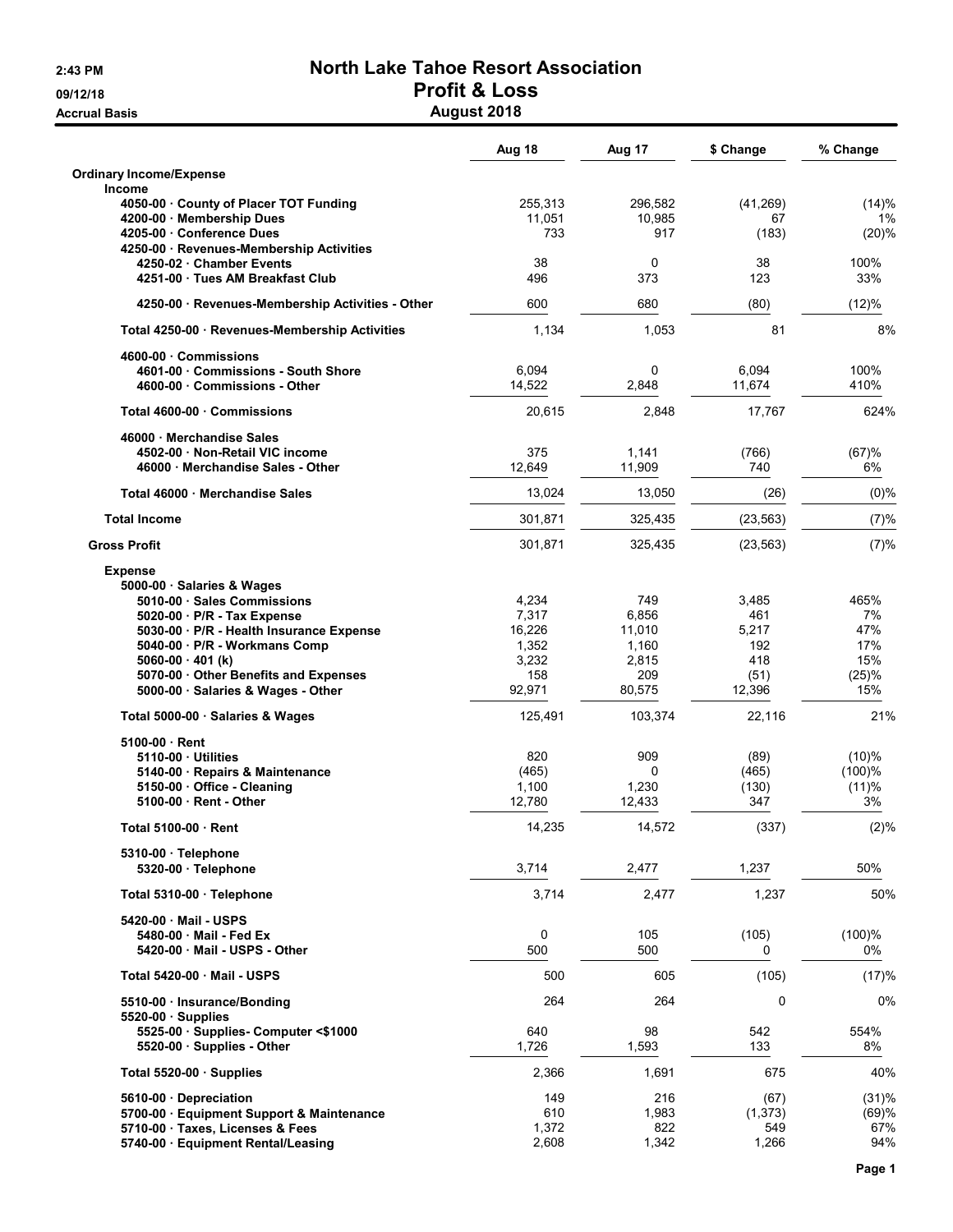### 2:43 PM North Lake Tahoe Resort Association 09/12/18 **Profit & Loss** Accrual Basis **August 2018**

|                                                                        | Aug 18       | Aug 17   | \$ Change    | % Change    |
|------------------------------------------------------------------------|--------------|----------|--------------|-------------|
| 5800-00 · Training Seminars                                            | 405          | 1,449    | (1,044)      | (72)%       |
| 5815 · Training Video Series                                           | $\Omega$     | 408      | (408)        | (100)%      |
| 5850-00 Artist of Month - Commissions                                  | 319          | 706      | (387)        | (55)%       |
| 5900-00 · Professional Fees<br>5910-00 · Professional Fees - Attorneys | 0            | 180      | (180)        | (100)%      |
| 5920-00 · Professional Fees - Accountant                               | 400          | 0        | 400          | 100%        |
| 5921-00 Professional Fees - Other                                      | 0            | 6,313    | (6, 313)     | (100)%      |
| Total 5900-00 · Professional Fees                                      | 400          | 6,493    | (6,093)      | (94)%       |
| 6420-00 · Events                                                       |              |          |              |             |
| 6420-01 Sponsorships                                                   |              |          |              |             |
| 6023-00 Autumn Food & Wine                                             | 445          | 210      | 235          | 112%        |
| 6421-10 WinterWonderGrass - Tahoe                                      | 47           | 0        | 47           | 100%        |
| Total 6420-01 · Sponsorships                                           | 492          | 210      | 282          | 135%        |
| 6424-00 · Event Operation Expenses                                     | 218          | 0        | 218          | 100%        |
| Total 6420-00 Events                                                   | 711          | 210      | 501          | 238%        |
| 6423-00 · Membership Activities                                        |              |          |              |             |
| 6437-00 · Tuesday Morning Breakfast Club                               | 405          | 594      | (189)        | (32)%       |
| 6441-00 · Membership - Miscellaneous Exp                               | 10           | 0        | 10           | 100%        |
| 6442-00 Public Relations/Website                                       | 594          | 277      | 317          | 115%        |
| $6444-00$ Trades                                                       | 0            | 580      | (580)        | (100)%      |
| Total 6423-00 · Membership Activities                                  | 1,009        | 1,451    | (442)        | (31)%       |
| 6490-00 Classified Ads                                                 | $\mathbf 0$  | 50       | (50)         | (100)%      |
| 6730-00 · Marketing Cooperative/Media                                  | 131,923      | 139,000  | (7,077)      | (5)%        |
| 6742-00 · Non-NLT Co-Op Marketing Program                              | 623          | 2,987    | (2, 365)     | (79)%       |
| 8100-00 Cost of Goods Sold                                             |              |          |              |             |
| 51100 · Freight and Shipping Costs                                     | 231          | 2        | 229          | 11,072%     |
| 59900 · POS Inventory Adjustments                                      | (102)        | 9        | (111)        | $(1,233)\%$ |
| 8100-00 Cost of Goods Sold - Other                                     | 6,444        | 6,622    | (178)        | (3)%        |
| Total 8100-00 Cost of Goods Sold                                       | 6,574        | 6,633    | (60)         | (1)%        |
| 8200-00 Associate Relations                                            | 0            | 64       | (64)         | $(100)$ %   |
| 8300-00 · Board Functions<br>8500-00 Credit Card Fees                  | 1,042<br>674 | 0<br>554 | 1,042<br>119 | 100%<br>22% |
| 8700-00 Automobile Expenses                                            | 639          | 282      | 357          | 127%        |
| 8750-00 · Meals/Meetings                                               | 126          | 380      | (254)        | (67)%       |
| 8810-00 Dues & Subscriptions                                           | 835          | 249      | 586          | 235%        |
| 8910-00 Travel                                                         | 0            | 375      | (375)        | $(100)$ %   |
| 8920-00 · Bad Debt                                                     | 0            | 476      | (476)        | (100)%      |
| <b>Total Expense</b>                                                   | 296,586      | 289,114  | 7,472        | 3%          |
| <b>Net Ordinary Income</b>                                             | 5,285        | 36,321   | (31, 035)    | (86)%       |
| <b>Other Income/Expense</b>                                            |              |          |              |             |
| <b>Other Income</b>                                                    |              |          |              |             |
| 4700-00 · Revenues- Interest & Investment                              | 23           | 0        | 23           | 100%        |
| <b>Total Other Income</b>                                              | 23           | 0        | 23           | 100%        |
| <b>Net Other Income</b>                                                | 23           | 0        | 23           | 100%        |
| Net Income                                                             | 5,309        | 36,321   | (31, 012)    | (85)%       |
|                                                                        |              |          |              |             |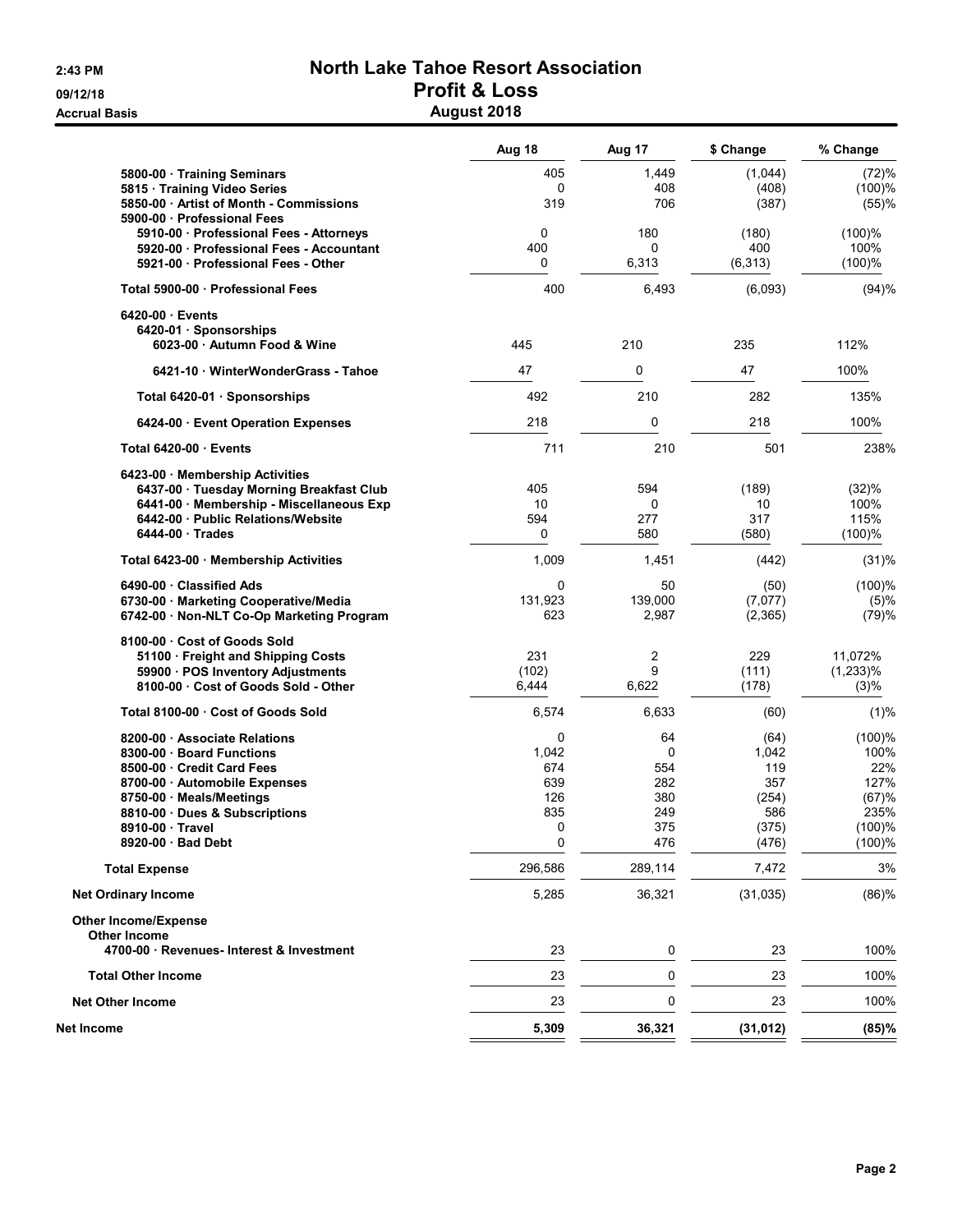#### 2:43 PM North Lake Tahoe Resort Association 09/12/18 09/12/18

| <b>Accrual Basis</b>                                                        |                   | August 2018          |                  |                  |                      |                  |                 |
|-----------------------------------------------------------------------------|-------------------|----------------------|------------------|------------------|----------------------|------------------|-----------------|
|                                                                             | 11 - Marketing    | 30 - Confere         | <b>42 - VIC</b>  | <b>51 - TMPI</b> | 60 Member            | 70 Adminis       | <b>TOTAL</b>    |
| <b>Ordinary Income/Expense</b>                                              |                   |                      |                  |                  |                      |                  |                 |
| Income<br>4050-00 County of Placer TOT Funding                              | 189,784           | 29,162               | 35,652           | 715              | 0                    | 0                | 255,313         |
| 4200-00 · Membership Dues                                                   | $\mathbf 0$       | $\mathbf 0$          | $\mathbf 0$      | 0                | 11,051               | $\mathbf 0$      | 11,051          |
| 4205-00 · Conference Dues<br>4250-00 · Revenues-Membership Activities       | 0                 | 733                  | $\mathbf 0$      | 0                | 0                    | $\mathbf 0$      | 733             |
| 4250-02 · Chamber Events                                                    | 0                 | 0                    | $\Omega$         | 0                | 38                   | 0                | 38              |
| 4251-00 · Tues AM Breakfast Club                                            | 0                 | $\mathbf 0$          | 0                | 0                | 496                  | 0                | 496             |
| 4250-00 · Revenues-Membership Activities - Other                            | 0                 | $\mathsf 0$          | 0                | 0                | 600                  | 0                | 600             |
| Total 4250-00 · Revenues-Membership Activities                              | $\mathbf 0$       | $\mathbf 0$          | $\mathbf 0$      | $\mathbf 0$      | 1,134                | $\mathbf 0$      | 1,134           |
| 4600-00 · Commissions                                                       |                   |                      |                  |                  |                      |                  |                 |
| 4601-00 Commissions - South Shore<br>4600-00 · Commissions - Other          | 0<br>0            | 6,094<br>14,522      | 0<br>0           | 0<br>0           | $\mathbf 0$<br>0     | 0<br>0           | 6,094<br>14,522 |
| Total 4600-00 · Commissions                                                 | 0                 | 20,615               | $\mathbf 0$      | 0                | 0                    | $\mathbf 0$      | 20,615          |
| 46000 · Merchandise Sales                                                   |                   |                      |                  |                  |                      |                  |                 |
| 4502-00 · Non-Retail VIC income                                             | 0                 | $\mathsf 0$          | 375              | 0                | $\mathbf 0$          | 0                | 375             |
| 46000 · Merchandise Sales - Other                                           | 0                 | 0                    | 12,649           | 0                | $\mathbf 0$          | 0                | 12,649          |
| Total 46000 · Merchandise Sales                                             | 0                 | $\mathbf 0$          | 13,024           | 0                | $\Omega$             | $\mathbf 0$      | 13,024          |
| <b>Total Income</b>                                                         | 189,784           | 50,511               | 48,676           | 715              | 12,186               | $\mathbf 0$      | 301,871         |
| <b>Gross Profit</b>                                                         | 189,784           | 50,511               | 48,676           | 715              | 12,186               | $\mathbf 0$      | 301,871         |
| <b>Expense</b>                                                              |                   |                      |                  |                  |                      |                  |                 |
| 5000-00 · Salaries & Wages                                                  |                   |                      |                  |                  |                      |                  |                 |
| 5000-01 · In-Market Administration<br>5010-00 · Sales Commissions           | 1,375<br>$\Omega$ | $\mathbf 0$<br>4,234 | 0<br>$\mathbf 0$ | 0<br>$\mathbf 0$ | (1, 375)<br>$\Omega$ | 0<br>0           | 0<br>4,234      |
| 5020-00 $\cdot$ P/R - Tax Expense                                           | 1,805             | 1,258                | 1,775            | (4)              | 495                  | 1,988            | 7,317           |
| 5030-00 · P/R - Health Insurance Expense<br>5040-00 · P/R - Workmans Comp   | 7,741<br>257      | 1,465<br>85          | 3,555<br>450     | 6<br>26          | 2,127<br>96          | 1,333<br>438     | 16,226<br>1,352 |
| 5060-00 $\cdot$ 401 (k)                                                     | 989               | 669                  | 594              | 17               | 258                  | 706              | 3,232           |
| 5070-00 · Other Benefits and Expenses<br>5000-00 · Salaries & Wages - Other | 40                | 42                   | 67               | 0<br>666         | 3<br>6,361           | 5                | 158             |
|                                                                             | 26,754            | 12,401               | 18,066           |                  |                      | 28,723           | 92,971          |
| Total 5000-00 · Salaries & Wages                                            | 38,961            | 20,154               | 24,506           | 710              | 7,965                | 33,193           | 125,491         |
| $5100-00 \cdot$ Rent<br>$5110-00 \cdot$ Utilities                           | 121               | 61                   | 487              | 4                | 17                   | 131              | 820             |
| 5140-00 · Repairs & Maintenance                                             | $\mathbf 0$       | $\mathbf 0$          | (465)            | $\mathbf 0$      | $\mathbf 0$          | $\mathbf 0$      | (465)           |
| 5150-00 · Office - Cleaning<br>5100-00 · Rent - Other                       | 367<br>2,133      | 183<br>1,025         | 92<br>6,663      | 13<br>72         | 50<br>365            | 395<br>2,523     | 1,100<br>12,780 |
|                                                                             |                   |                      |                  | 89               | 432                  |                  |                 |
| Total 5100-00 · Rent                                                        | 2,621             | 1,269                | 6,776            |                  |                      | 3,049            | 14,235          |
| 5310-00 · Telephone<br>$5320-00 \cdot$ Telephone                            | 750               | 289                  | 1,082            | 61               | 254                  | 1,277            | 3,714           |
| Total 5310-00 · Telephone                                                   | 750               | 289                  | 1,082            | 61               | 254                  | 1,277            | 3,714           |
| 5420-00 · Mail - USPS                                                       | 95                | 31                   | 166              | 9                | 36                   | 162              | 500             |
|                                                                             |                   |                      |                  |                  |                      |                  |                 |
| 5510-00 · Insurance/Bonding<br>$5520-00 \cdot$ Supplies                     | 50                | 17                   | 88               | 5                | 19                   | 86               | 264             |
| 5525-00 · Supplies- Computer <\$1000                                        | 293               | 30                   | 121              | 12               | 184                  | 0                | 640             |
| 5520-00 · Supplies - Other                                                  | 55                | 28                   | 1,326            | z                | 29                   | 287              | 1,726           |
| Total 5520-00 · Supplies                                                    | 349               | 58                   | 1,447            | 14               | 212                  | 287              | 2,366           |
| 5610-00 Depreciation<br>5700-00 · Equipment Support & Maintenance           | 0<br>$\mathbf 0$  | $\mathbf 0$<br>0     | 118<br>0         | 0<br>0           | 0<br>0               | 31<br>610        | 149<br>610      |
| 5710-00 · Taxes, Licenses & Fees                                            | $\mathbf 0$       | $\mathbf 0$          | $\mathbf 0$      | $\mathbf 0$      | 0                    | 1,372            | 1,372           |
| 5740-00 · Equipment Rental/Leasing                                          | 639               | 281                  | 563              | 77               | 383                  | 664              | 2,608           |
| 5800-00 · Training Seminars<br>5850-00 · Artist of Month - Commissions      | 225<br>0          | 0<br>0               | 0<br>319         | 0<br>0           | 180<br>$\mathbf 0$   | 0<br>$\mathbf 0$ | 405<br>319      |
| 5900-00 · Professional Fees                                                 |                   |                      | 0                |                  |                      |                  |                 |
| 5920-00 · Professional Fees - Accountant                                    | 0                 | 0                    |                  | 0                | 0                    | 400              | 400             |
| Total 5900-00 · Professional Fees                                           | $\pmb{0}$         | $\pmb{0}$            | $\mathbf 0$      | 0                | $\mathbf 0$          | 400              | 400             |
| 6420-00 · Events<br>6420-01 · Sponsorships                                  |                   |                      |                  |                  |                      |                  |                 |
| 6023-00 · Autumn Food & Wine                                                | 445               | 0                    | 0                | $\mathbf 0$      | 0                    | 0                | 445             |
| 6421-10 · WinterWonderGrass - Tahoe                                         | 47                | 0                    | 0                | $\mathbf 0$      | 0                    | 0                | 47              |
| Total 6420-01 · Sponsorships                                                | 492               | $\mathbf 0$          | 0                | $\mathbf 0$      | $\mathbf 0$          | 0                | 492             |
| 6424-00 · Event Operation Expenses                                          | 0                 | 0                    | 0                | 0                | 218                  | 0                | 218             |
|                                                                             |                   |                      |                  | $\mathbf 0$      |                      |                  |                 |
| Total 6420-00 · Events                                                      | 492               | $\mathbf 0$          | $\mathbf 0$      |                  | 218                  | $\mathbf 0$      | 711             |
| 6423-00 · Membership Activities<br>6437-00 · Tuesday Morning Breakfast Club | 0                 | 0                    | 0                | 0                | 405                  | 0                | 405             |
| 6441-00 · Membership - Miscellaneous Exp                                    | 0                 | 0                    | $\mathbf 0$      | 0                | 10                   | 0                | 10              |
| 6442-00 · Public Relations/Website                                          | 0                 | 0                    | 0                | 0                | 594                  | 0                | 594             |
| Total 6423-00 · Membership Activities                                       | $\mathbf 0$       | $\pmb{0}$            | $\pmb{0}$        | 0                | 1,009                | $\pmb{0}$        | 1,009           |
| 6730-00 · Marketing Cooperative/Media                                       | 111,384           | 20,539               | 0                | 0                | $\mathbf 0$          | $\pmb{0}$        | 131,923         |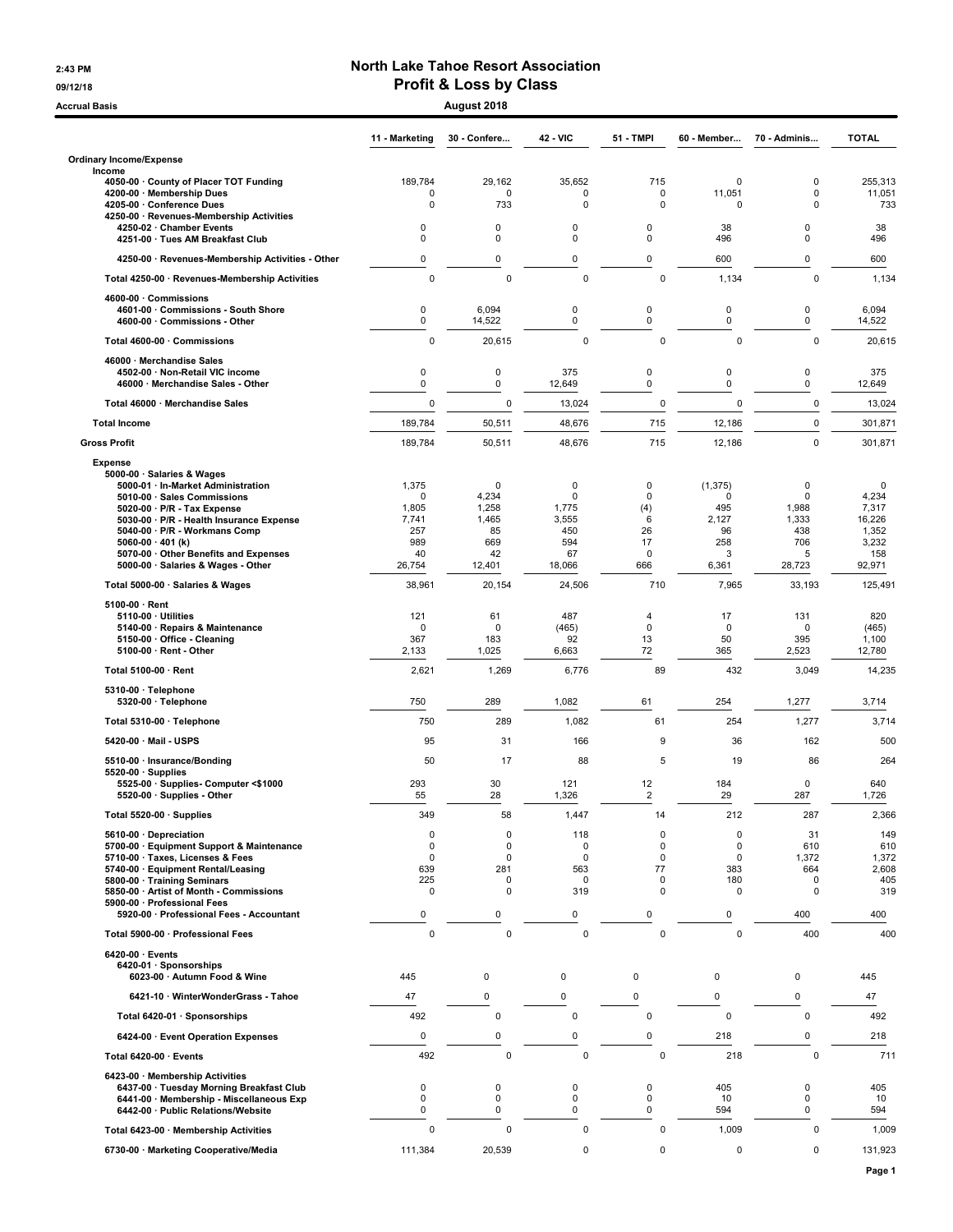### 2:43 PM North Lake Tahoe Resort Association 09/12/18 09/12/18

Accrual Basis August 2018

|                                             | 11 - Marketing | 30 - Confere | <b>42 - VIC</b> | <b>51 - TMPI</b> | 60 - Member | 70 - Adminis | <b>TOTAL</b> |
|---------------------------------------------|----------------|--------------|-----------------|------------------|-------------|--------------|--------------|
| 6742-00 · Non-NLT Co-Op Marketing Program   | 423            | $\mathbf 0$  | 200             | 0                | 0           | $\mathbf 0$  | 623          |
| 8100-00 · Cost of Goods Sold                |                |              |                 |                  |             |              |              |
| 51100 · Freight and Shipping Costs          | 0              | 0            | 231             | 0                | 0           | 0            | 231          |
| 59900 · POS Inventory Adjustments           | $\Omega$       | $\Omega$     | (102)           | $\Omega$         | $\Omega$    | $\mathbf 0$  | (102)        |
| 8100-00 · Cost of Goods Sold - Other        | 0              | $\Omega$     | 6,444           | $\Omega$         | 0           | $\Omega$     | 6,444        |
| Total 8100-00 · Cost of Goods Sold          | 0              | $\mathbf 0$  | 6,574           | $\mathbf 0$      | $\mathbf 0$ | $\Omega$     | 6,574        |
| 8300-00 · Board Functions                   | O              | $\mathbf 0$  | 0               | 0                | 0           | 1,042        | 1,042        |
| 8500-00 Credit Card Fees                    | $\Omega$       | $\Omega$     | 449             | 0                | 225         | $\Omega$     | 674          |
| 8700-00 · Automobile Expenses               | 249            | 0            | 78              | $\Omega$         | 22          | 290          | 639          |
| 8750-00 · Meals/Meetings                    | 14             | $\mathbf 0$  | 5               | $\Omega$         | 63          | 44           | 126          |
| 8810-00 Dues & Subscriptions                | 30             | $\Omega$     | $\Omega$        | 46               | 139         | 620          | 835          |
| <b>Total Expense</b>                        | 156,281        | 42,638       | 42,372          | 1,011            | 11,158      | 43,127       | 296,586      |
| <b>Net Ordinary Income</b>                  | 33,503         | 7,873        | 6,305           | (296)            | 1,028       | (43, 127)    | 5,285        |
| <b>Other Income/Expense</b><br>Other Income |                |              |                 |                  |             |              |              |
| 4700-00 · Revenues- Interest & Investment   | 23             | $\mathbf 0$  | $\mathbf 0$     | $\mathbf 0$      | $\Omega$    | $\Omega$     | 23           |
| <b>Total Other Income</b>                   | 23             | $\mathbf 0$  | $\mathbf 0$     | $\mathbf 0$      | $\mathbf 0$ | $\mathbf 0$  | 23           |
| <b>Other Expense</b>                        |                |              |                 |                  |             |              |              |
| 8990-00 · Allocated                         | 31,008         | 4,270        | 5.822           | 86               | 1,941       | (43, 127)    | $\mathbf 0$  |
| <b>Total Other Expense</b>                  | 31,008         | 4,270        | 5,822           | 86               | 1,941       | (43, 127)    | $\mathbf 0$  |
| <b>Net Other Income</b>                     | (30, 985)      | (4, 270)     | (5,822)         | (86)             | (1, 941)    | 43,127       | 23           |
| Net Income                                  | 2,518          | 3,603        | 482             | (383)            | (913)       | 0            | 5,309        |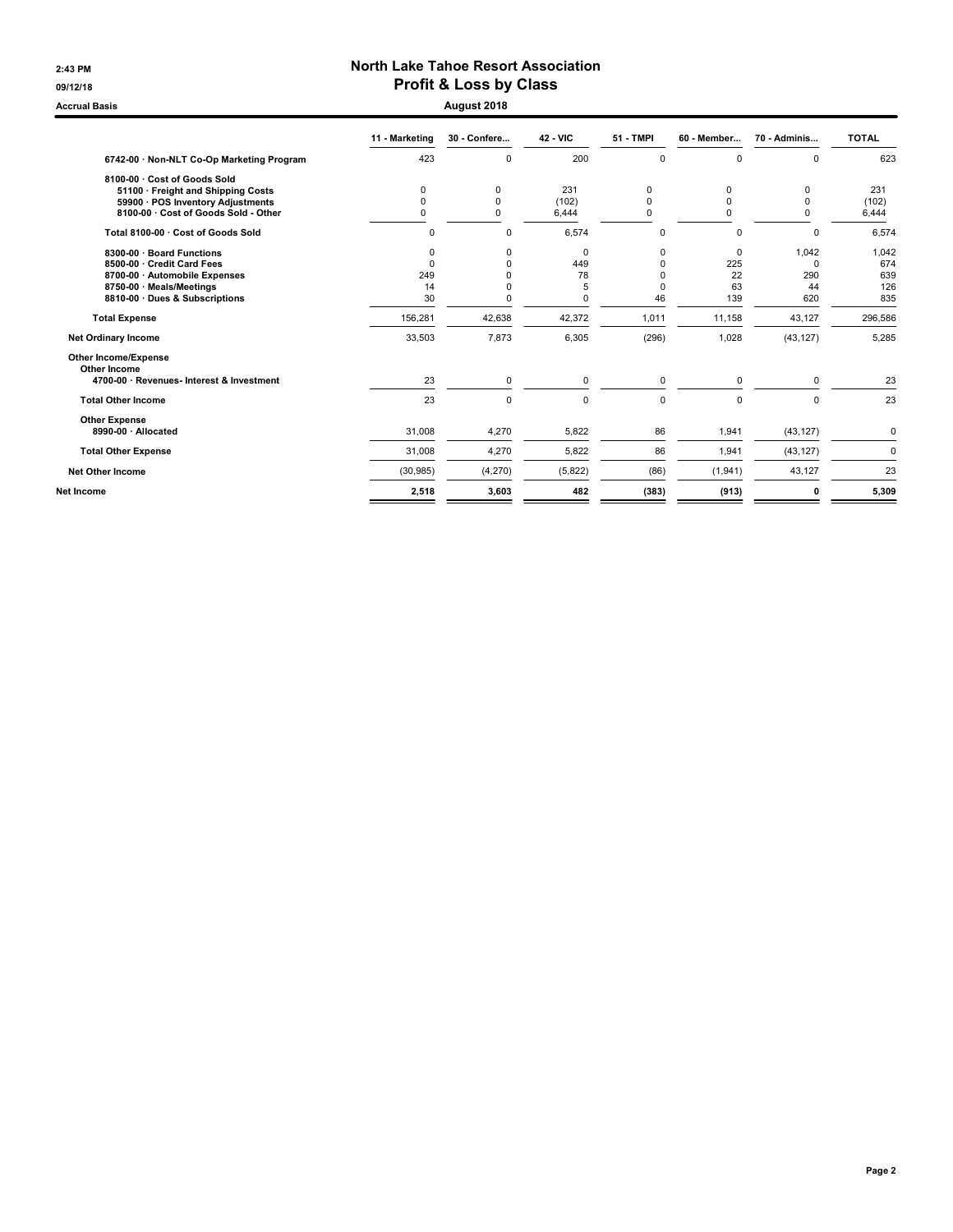#### 2:44 PM North Lake Tahoe Resort Association 09/12/18 09/12/18

Accrual Basis **Accrual Basis** All Departments

|                                                                                                                                                                                                                                                                                                         | Aug 18                                                      | <b>Budget</b>                                             | \$ Over Budget                                             | Jul - Aug 18                                                  | <b>YTD Budget</b>                                               | \$ Over Budget                                                        | Annual Bud                                                           |
|---------------------------------------------------------------------------------------------------------------------------------------------------------------------------------------------------------------------------------------------------------------------------------------------------------|-------------------------------------------------------------|-----------------------------------------------------------|------------------------------------------------------------|---------------------------------------------------------------|-----------------------------------------------------------------|-----------------------------------------------------------------------|----------------------------------------------------------------------|
| <b>Ordinary Income/Expense</b>                                                                                                                                                                                                                                                                          |                                                             |                                                           |                                                            |                                                               |                                                                 |                                                                       |                                                                      |
| Income<br>4050-00 County of Placer TOT Funding<br>4200-00 · Membership Dues<br>4205-00 · Conference Dues<br>4250-00 · Revenues-Membership Activities                                                                                                                                                    | 255,313<br>11,051<br>733                                    | 255,897<br>10,600<br>825                                  | (584)<br>451<br>(92)                                       | 790,758<br>22,059<br>1,558                                    | 811,467<br>21,200<br>1,650                                      | (20, 709)<br>859<br>(92)                                              | 3,793,727<br>128,000<br>9,900                                        |
| 4250-01 · Community Awards<br>4250-04 · Silent Auction<br>4250-05 · Sponsorships<br>4250-01 · Community Awards - Other                                                                                                                                                                                  | $\Omega$<br>$\mathbf 0$<br>0                                | 0<br>0<br>0                                               | $\Omega$<br>0<br>0                                         | 0<br>0<br>0                                                   | 0<br>0<br>0                                                     | 0<br>$\mathbf 0$<br>0                                                 | 19,000<br>13,000<br>18,000                                           |
| Total 4250-01 · Community Awards                                                                                                                                                                                                                                                                        | $\mathbf 0$                                                 | $\mathbf 0$                                               | $\Omega$                                                   | $\Omega$                                                      | $\Omega$                                                        | $\Omega$                                                              | 50,000                                                               |
| 4250-02 · Chamber Events<br>4250-03 · Summer/Winter Rec Luncheon<br>4251-00 · Tues AM Breakfast Club<br>4251-01 · Tues AM Breakfast Club Sponsors                                                                                                                                                       | 38<br>$\mathbf 0$<br>$\mathbf 0$                            | 208<br>$\mathbf 0$<br>350                                 | (170)<br>$\mathbf 0$<br>(350)                              | 38<br>$\mathbf 0$<br>0                                        | 420<br>0<br>700                                                 | (382)<br>0<br>(700)                                                   | 2,500<br>8,000<br>3,050                                              |
| 4251-00 · Tues AM Breakfast Club - Other                                                                                                                                                                                                                                                                | 496                                                         | 580                                                       | (84)                                                       | 571                                                           | 1,160                                                           | (589)                                                                 | 6,960                                                                |
| Total 4251-00 Tues AM Breakfast Club                                                                                                                                                                                                                                                                    | 496                                                         | 930                                                       | (434)                                                      | 571                                                           | 1,860                                                           | (1,289)                                                               | 10,010                                                               |
| 4250-00 · Revenues-Membership Activities - Other                                                                                                                                                                                                                                                        | 600                                                         | $\mathbf 0$                                               | 600                                                        | 760                                                           | 0                                                               | 760                                                                   | $\pmb{0}$                                                            |
| Total 4250-00 · Revenues-Membership Activities                                                                                                                                                                                                                                                          | 1,134                                                       | 1,138                                                     | (4)                                                        | 1,369                                                         | 2,280                                                           | (911)                                                                 | 70,510                                                               |
| 4600-00 · Commissions<br>4601-00 · Commissions - South Shore<br>4600-00 · Commissions - Other                                                                                                                                                                                                           | 6,094<br>14,522                                             | 1,667<br>2,500                                            | 4,427<br>12,022                                            | 6,094<br>17,327                                               | 3,330<br>5,000                                                  | 2,764<br>12,327                                                       | 20,000<br>30,000                                                     |
| Total 4600-00 · Commissions                                                                                                                                                                                                                                                                             | 20,615                                                      | 4,167                                                     | 16,448                                                     | 23,421                                                        | 8,330                                                           | 15,091                                                                | 50,000                                                               |
| 46000 · Merchandise Sales<br>4502-00 · Non-Retail VIC income<br>46000 · Merchandise Sales - Other                                                                                                                                                                                                       | 375<br>12,649                                               | 1,000<br>12,000                                           | (625)<br>649                                               | 800<br>29,827                                                 | 4,500<br>25,000                                                 | (3,700)<br>4,827                                                      | 9,500<br>95,000                                                      |
| Total 46000 · Merchandise Sales                                                                                                                                                                                                                                                                         | 13,024                                                      | 13,000                                                    | 24                                                         | 30,627                                                        | 29,500                                                          | 1,127                                                                 | 104,500                                                              |
| <b>Total Income</b>                                                                                                                                                                                                                                                                                     | 301,871                                                     | 285,627                                                   | 16,244                                                     | 869,793                                                       | 874,427                                                         | (4,635)                                                               | 4,156,637                                                            |
| <b>Gross Profit</b>                                                                                                                                                                                                                                                                                     | 301,871                                                     | 285,627                                                   | 16,244                                                     | 869,793                                                       | 874,427                                                         | (4,635)                                                               | 4,156,637                                                            |
| <b>Expense</b><br>5000-00 · Salaries & Wages<br>5010-00 · Sales Commissions<br>5020-00 $\cdot$ P/R - Tax Expense<br>5030-00 · P/R - Health Insurance Expense<br>5040-00 · P/R - Workmans Comp<br>5060-00 $\cdot$ 401 (k)<br>5070-00 · Other Benefits and Expenses<br>5000-00 · Salaries & Wages - Other | 4,234<br>7,317<br>16,226<br>1,352<br>3,232<br>158<br>92,971 | 633<br>7,909<br>11,058<br>1,083<br>3,737<br>586<br>92,732 | 3,601<br>(592)<br>5,168<br>269<br>(505)<br>(428)<br>239    | 8,843<br>14,700<br>20,831<br>1,352<br>5,982<br>674<br>182,295 | 1,270<br>15,806<br>22,110<br>2,166<br>7,461<br>1,169<br>185,253 | 7,573<br>(1, 106)<br>(1,279)<br>(815)<br>(1, 479)<br>(495)<br>(2,958) | 7,600<br>86,761<br>132,690<br>11,845<br>43,048<br>7,029<br>1,068,067 |
| Total 5000-00 · Salaries & Wages                                                                                                                                                                                                                                                                        | 125,491                                                     | 117,738                                                   | 7,753                                                      | 234,677                                                       | 235,235                                                         | (558)                                                                 | 1,357,040                                                            |
| $5100-00 \cdot$ Rent<br>5110-00 · Utilities<br>5140-00 · Repairs & Maintenance<br>5150-00 · Office - Cleaning<br>$5100-00 \cdot$ Rent - Other                                                                                                                                                           | 820<br>(465)<br>1,100<br>12,780                             | 881<br>3,900<br>1,123<br>12,957                           | (61)<br>(4, 365)<br>(23)<br>(177)                          | 1,841<br>45<br>1,100<br>25,560                                | 1,761<br>7,801<br>1,921<br>25,898                               | 80<br>(7, 756)<br>(821)<br>(338)                                      | 12,191<br>46,850<br>10,444<br>155,468                                |
| Total 5100-00 · Rent                                                                                                                                                                                                                                                                                    | 14,235                                                      | 18,861                                                    | (4,626)                                                    | 28,546                                                        | 37,381                                                          | (8, 835)                                                              | 224,953                                                              |
| 5310-00 · Telephone<br>5320-00 · Telephone<br>5350-00 · Internet<br>5310-00 · Telephone - Other                                                                                                                                                                                                         | 3,714<br>0<br>0                                             | 2,129<br>461                                              | 1,585<br>(461)                                             | 7,666<br>25<br>$\pmb{0}$                                      | 4,258<br>925                                                    | 3,408<br>(925)                                                        | 25,548<br>5,535                                                      |
| Total 5310-00 · Telephone                                                                                                                                                                                                                                                                               | 3,714                                                       | 2,590                                                     | 1,124                                                      | 7,691                                                         | 5,183                                                           | 2,508                                                                 | 31,083                                                               |
| 5420-00 · Mail - USPS                                                                                                                                                                                                                                                                                   | 500                                                         | 476                                                       | 24                                                         | 521                                                           | 802                                                             | (281)                                                                 | 5,203                                                                |
| 5510-00 · Insurance/Bonding<br>$5520-00 \cdot$ Supplies<br>5525-00 · Supplies- Computer <\$1000                                                                                                                                                                                                         | 264<br>640                                                  | 485<br>125                                                | (221)<br>515                                               | 529<br>900                                                    | 1,173<br>250                                                    | (644)<br>650                                                          | 6,138<br>7,600                                                       |
| 5520-00 · Supplies - Other                                                                                                                                                                                                                                                                              | 1,726                                                       | 1,648                                                     | 78                                                         | 2,869                                                         | 3,993                                                           | (1, 124)                                                              | 21,493                                                               |
| Total 5520-00 · Supplies                                                                                                                                                                                                                                                                                | 2,366                                                       | 1,773                                                     | 593                                                        | 3,769                                                         | 4,243                                                           | (474)                                                                 | 29,093                                                               |
| 5610-00 Depreciation<br>5700-00 · Equipment Support & Maintenance<br>5710-00 · Taxes, Licenses & Fees<br>5740-00 · Equipment Rental/Leasing<br>5800-00 · Training Seminars<br>5850-00 · Artist of Month - Commissions<br>5900-00 · Professional Fees<br>5910-00 · Professional Fees - Attorneys         | 149<br>610<br>1,372<br>2,608<br>405<br>319<br>0             | 177<br>1,118<br>1,050<br>1,493<br>2,117<br>458<br>750     | (28)<br>(508)<br>322<br>1,115<br>(1,712)<br>(139)<br>(750) | 298<br>620<br>1,893<br>2,778<br>405<br>499<br>840             | 359<br>2,236<br>2,096<br>2,946<br>2,530<br>920<br>1,500         | (61)<br>(1,616)<br>(203)<br>(168)<br>(2, 125)<br>(421)<br>(660)       | 2,129<br>13,412<br>12,951<br>17,726<br>16,450<br>5,500<br>9,000      |
| 5920-00 · Professional Fees - Accountant<br>5921-00 · Professional Fees - Other                                                                                                                                                                                                                         | 400<br>0                                                    | $\mathbf 0$<br>2,417                                      | 400<br>(2, 417)                                            | 400<br>5,363                                                  | 3,000<br>4,834                                                  | (2,600)<br>529                                                        | 25,000<br>26,000                                                     |
| Total 5900-00 · Professional Fees                                                                                                                                                                                                                                                                       | 400                                                         | 3,167                                                     | (2,767)                                                    | 6,603                                                         | 9,334                                                           | (2, 732)                                                              | 60,000                                                               |
| 5941-00 · Research & Planning<br>6020-00 · Programs<br>6016-00 · Special Event Partnership                                                                                                                                                                                                              | 0<br>0                                                      | 0<br>$\pmb{0}$                                            | 0<br>0                                                     | 0<br>0                                                        | $\mathbf 0$<br>0                                                | 0<br>0                                                                | 5,000<br>50,000                                                      |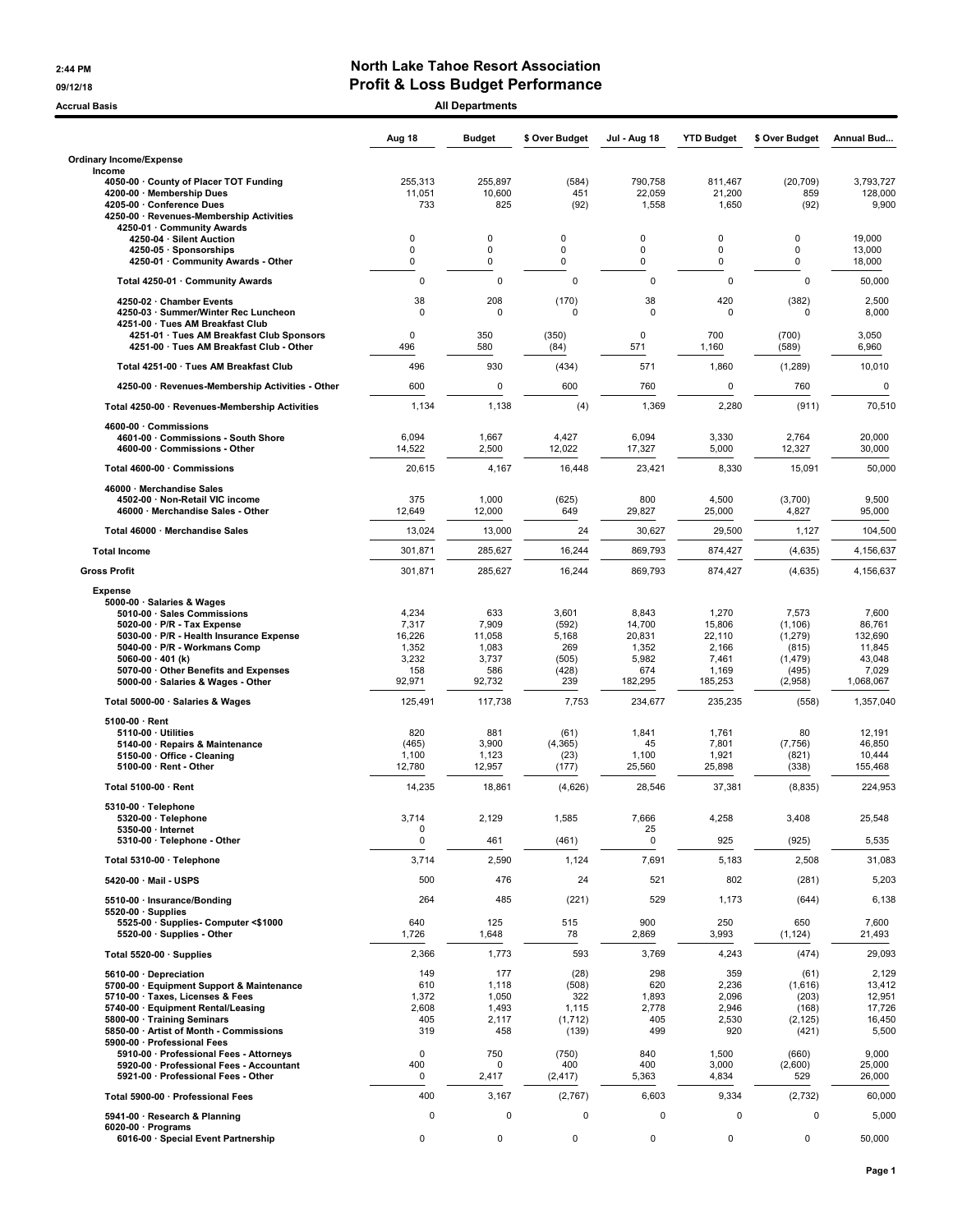### 2:44 PM North Lake Tahoe Resort Association 09/12/18 09/12/18

Accrual Basis **Accrual Basis** All Departments

| 6018-00 · Business Assoc. Grants<br>Total 6020-00 · Programs<br>6420-00 · Events<br>6420-01 · Sponsorships<br>6023-00 · Autumn Food & Wine                                                                                                       | 0<br>$\mathbf 0$<br>445<br>$\mathbf 0$<br>$\mathbf 0$<br>$\mathbf 0$ | 0<br>$\mathbf 0$<br>3,125<br>0                       | 0<br>0<br>(2,680)                                          | 0<br>$\mathbf 0$                                              | 10,000<br>10,000                                               | (10,000)<br>(10,000)                                                          | 30,000<br>80,000                                                       |
|--------------------------------------------------------------------------------------------------------------------------------------------------------------------------------------------------------------------------------------------------|----------------------------------------------------------------------|------------------------------------------------------|------------------------------------------------------------|---------------------------------------------------------------|----------------------------------------------------------------|-------------------------------------------------------------------------------|------------------------------------------------------------------------|
|                                                                                                                                                                                                                                                  |                                                                      |                                                      |                                                            |                                                               |                                                                |                                                                               |                                                                        |
|                                                                                                                                                                                                                                                  |                                                                      |                                                      |                                                            |                                                               |                                                                |                                                                               |                                                                        |
|                                                                                                                                                                                                                                                  |                                                                      |                                                      |                                                            | 445                                                           | 33,125                                                         | (32, 680)                                                                     | 37,375                                                                 |
| 6421-01 · 4th of July Fireworks<br>6421-04 · Broken Arrow Skyrace<br>6421-05 · No Barriers<br>$6421-06 \cdot$ Spartan                                                                                                                            | $\mathbf 0$                                                          | 0<br>0<br>0                                          | 0<br>0<br>0<br>0                                           | $\Omega$<br>$\Omega$<br>$\Omega$<br>250,000                   | $\mathbf 0$<br>$\mathbf 0$<br>$\mathbf 0$<br>250,000           | $\mathbf 0$<br>$\mathbf 0$<br>$\mathbf 0$<br>$\Omega$                         | 20,300<br>20,000<br>12,400<br>254,500                                  |
| 6421-07 · Tahoe Lacrosse Tournament<br>6421-08 · Tough Mudder<br>6421-09 · Wanderlust<br>6421-10 · WinterWonderGrass - Tahoe                                                                                                                     | $\mathbf 0$<br>$\mathbf 0$<br>$\mathbf 0$<br>47                      | 0<br>0<br>0<br>0                                     | 0<br>0<br>0<br>47                                          | 0<br>0<br>0<br>47                                             | $\mathbf 0$<br>$\mathbf 0$<br>$\mathbf 0$<br>$\mathbf 0$       | $\mathbf 0$<br>$\Omega$<br>0<br>47                                            | 5,000<br>35,550<br>37,700<br>19,400                                    |
| 6421-16 · Mountain Travel Symposium<br>Total 6420-01 · Sponsorships                                                                                                                                                                              | 0<br>492                                                             | 3,125                                                | (2,633)                                                    | 0<br>250,492                                                  | 283,125                                                        | (32, 633)                                                                     | 5,000<br>447,225                                                       |
| 6421-00 · New Event Development<br>6424-00 · Event Operation Expenses                                                                                                                                                                            | $\mathbf 0$<br>218                                                   | 2,750<br>665                                         | (2,750)<br>(447)                                           | 0<br>1,592                                                    | 5,500<br>1,332                                                 | (5,500)<br>260                                                                | 58,000<br>8,000                                                        |
| Total 6420-00 · Events                                                                                                                                                                                                                           | 711                                                                  | 6,540                                                | (5,829)                                                    | 252,085                                                       | 289,957                                                        | (37, 872)                                                                     | 513,225                                                                |
| 6423-00 · Membership Activities<br>6434-00 Community Awards Dinner<br>6436-00 · Membership - Wnt/Sum Rec Lunch<br>6437-00 · Tuesday Morning Breakfast Club<br>6441-00 · Membership - Miscellaneous Exp<br>6442-00 · Public Relations/Website     | 0<br>0<br>405<br>10<br>594                                           | 0<br>0<br>650<br>344                                 | 0<br>0<br>(245)<br>250                                     | 0<br>0<br>405<br>10<br>1,174                                  | $\mathbf 0$<br>0<br>650<br>2,188                               | 0<br>0<br>(245)<br>(1,014)                                                    | 27,500<br>5,000<br>7,150<br>5,628                                      |
| Total 6423-00 · Membership Activities                                                                                                                                                                                                            | 1,009                                                                | 994                                                  | 15                                                         | 1,589                                                         | 2,838                                                          | (1, 249)                                                                      | 45,278                                                                 |
| 6730-00 · Marketing Cooperative/Media<br>6742-00 · Non-NLT Co-Op Marketing Program                                                                                                                                                               | 131,923<br>623                                                       | 121,652<br>4,318                                     | 10,271<br>(3,695)                                          | 243,307<br>1,905                                              | 243,303<br>8,636                                               | 4<br>(6, 731)                                                                 | 1,459,823<br>51,800                                                    |
| 6743-00 · BACC Marketing Programs<br>6743-01 · Shop Local<br>6743-03 · Touch Lake Tahoe<br>6743-04 · High Notes<br>6743-05 · Peak Your Adventure                                                                                                 | 0<br>0<br>0<br>0                                                     | 0<br>$\mathbf 0$<br>$\mathbf 0$<br>$\mathbf 0$       | 0<br>$\mathbf 0$<br>$\mathbf 0$<br>$\mathbf 0$             | 0<br>0<br>0<br>0                                              | 2,500<br>0<br>$\mathbf 0$<br>0                                 | (2,500)<br>$\Omega$<br>0<br>0                                                 | 20,000<br>20,000<br>20,000<br>20,000                                   |
| Total 6743-00 · BACC Marketing Programs                                                                                                                                                                                                          | $\mathbf 0$                                                          | $\mathbf 0$                                          | $\mathbf 0$                                                | $\mathbf 0$                                                   | 2,500                                                          | (2,500)                                                                       | 80,000                                                                 |
| 8100-00 · Cost of Goods Sold<br>51100 · Freight and Shipping Costs<br>52500 · Purchase Discounts<br>59900 · POS Inventory Adjustments<br>8100-00 · Cost of Goods Sold - Other                                                                    | 231<br>0<br>(102)<br>6,444                                           | 0<br>$\mathbf 0$<br>$\mathbf 0$<br>6,300             | 231<br>$\Omega$<br>(102)<br>144                            | 443<br>(15)<br>(150)<br>15,241                                | $\mathbf 0$<br>$\mathbf 0$<br>$\mathbf 0$<br>13,123            | 443<br>(15)<br>(150)<br>2,118                                                 | 0<br>$\mathbf 0$<br>$\mathbf 0$<br>49,875                              |
| Total 8100-00 · Cost of Goods Sold                                                                                                                                                                                                               | 6,574                                                                | 6,300                                                | 274                                                        | 15,519                                                        | 13,123                                                         | 2,396                                                                         | 49,875                                                                 |
| 8200-00 · Associate Relations<br>8300-00 · Board Functions<br>8500-00 · Credit Card Fees<br>8600-00 · Additional Opportunites<br>8700-00 · Automobile Expenses<br>8750-00 · Meals/Meetings<br>8810-00 · Dues & Subscriptions<br>8910-00 · Travel | 0<br>1,042<br>674<br>$\mathbf 0$<br>639<br>126<br>835<br>0           | 616<br>150<br>625<br>3,133<br>576<br>637<br>850<br>0 | (616)<br>892<br>49<br>(3, 133)<br>63<br>(511)<br>(15)<br>0 | 627<br>1,137<br>1,203<br>$\Omega$<br>970<br>203<br>1,458<br>0 | 1,240<br>300<br>1,450<br>6,262<br>1,153<br>1,270<br>1,700<br>0 | (613)<br>837<br>(247)<br>(6, 262)<br>(183)<br>(1,067)<br>(242)<br>$\mathbf 0$ | 7,400<br>4,500<br>6,658<br>37,600<br>6,183<br>7,640<br>10,220<br>6,600 |
| Total Expense                                                                                                                                                                                                                                    | 296,586                                                              | 297,894                                              | (1, 308)                                                   | 808,831                                                       | 888,170                                                        | (79, 339)                                                                     | 4,153,480                                                              |
| <b>Net Ordinary Income</b>                                                                                                                                                                                                                       | 5,285                                                                | (12, 267)                                            | 17,552                                                     | 60,962                                                        | (13, 743)                                                      | 74,704                                                                        | 3,157                                                                  |
| Other Income/Expense<br>Other Income<br>4700-00 · Revenues- Interest & Investment                                                                                                                                                                | 23                                                                   |                                                      |                                                            | 47                                                            |                                                                |                                                                               |                                                                        |
| <b>Total Other Income</b>                                                                                                                                                                                                                        | 23                                                                   |                                                      |                                                            | 47                                                            |                                                                |                                                                               |                                                                        |
| <b>Other Expense</b><br>8990-00 · Allocated                                                                                                                                                                                                      | 0                                                                    | (0)                                                  | 0                                                          | 0                                                             | (0)                                                            | 0                                                                             | 0                                                                      |
| <b>Total Other Expense</b>                                                                                                                                                                                                                       | 0                                                                    | (0)                                                  | 0                                                          | $\mathbf 0$                                                   | (0)                                                            | $\pmb{0}$                                                                     | 0                                                                      |
| <b>Net Other Income</b>                                                                                                                                                                                                                          | 23                                                                   | $\mathbf 0$                                          | 23                                                         | 47                                                            | $\mathbf 0$                                                    | 47                                                                            | $\mathbf 0$                                                            |
| Net Income                                                                                                                                                                                                                                       | 5,309                                                                | (12, 267)                                            | 17,575                                                     | 61,008                                                        | (13, 743)                                                      | 74,751                                                                        | 3,157                                                                  |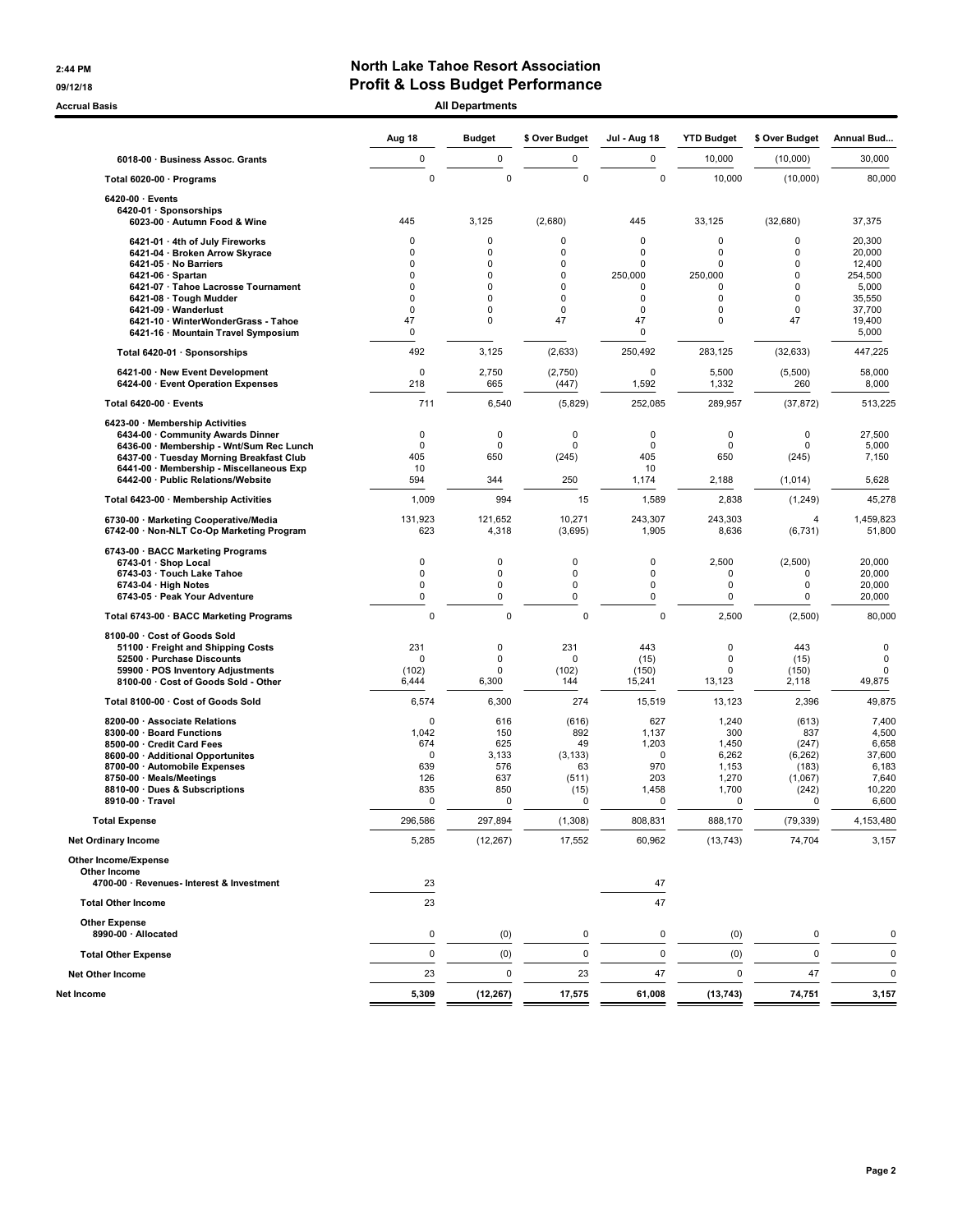## 2:44 PM North Lake Tahoe Resort Association 09/12/18<br> **Profit & Loss Budget Performance**<br>
11 - Marketing<br>
11 - Marketing

| <b>Accrual Basis</b>                                                                                                                                                                                                                                                                         |                                                   | 11 - Marketing                                           |                                                                            |                                                                                          |                                                                                                   |                                                           |                                                                                       |
|----------------------------------------------------------------------------------------------------------------------------------------------------------------------------------------------------------------------------------------------------------------------------------------------|---------------------------------------------------|----------------------------------------------------------|----------------------------------------------------------------------------|------------------------------------------------------------------------------------------|---------------------------------------------------------------------------------------------------|-----------------------------------------------------------|---------------------------------------------------------------------------------------|
|                                                                                                                                                                                                                                                                                              | Aug 18                                            | <b>Budget</b>                                            | \$ Over Budget                                                             | <b>Jul - Aug 18</b>                                                                      | <b>YTD Budget</b>                                                                                 | \$ Over Budget                                            | <b>Annual Budget</b>                                                                  |
| <b>Ordinary Income/Expense</b><br>Income                                                                                                                                                                                                                                                     |                                                   |                                                          |                                                                            |                                                                                          |                                                                                                   |                                                           |                                                                                       |
| 4050-00 County of Placer TOT Funding                                                                                                                                                                                                                                                         | 189,784                                           | 197,059                                                  | (7, 275)                                                                   | 661,174                                                                                  | 685,200                                                                                           | (24, 026)                                                 | 2,983,906                                                                             |
| <b>Total Income</b>                                                                                                                                                                                                                                                                          | 189,784                                           | 197,059                                                  | (7, 275)                                                                   | 661,174                                                                                  | 685,200                                                                                           | (24, 026)                                                 | 2,983,906                                                                             |
| <b>Gross Profit</b>                                                                                                                                                                                                                                                                          | 189,784                                           | 197,059                                                  | (7, 275)                                                                   | 661,174                                                                                  | 685,200                                                                                           | (24, 026)                                                 | 2,983,906                                                                             |
| <b>Expense</b><br>5000-00 · Salaries & Wages<br>5000-01 · In-Market Administration<br>$5020-00 \cdot P/R$ - Tax Expense<br>5030-00 · P/R - Health Insurance Expense<br>5040-00 · P/R - Workmans Comp<br>5060-00 $\cdot$ 401 (k)                                                              | 1,375<br>1,805<br>7,741<br>257<br>989             | 1,375<br>1,943<br>4,080<br>195<br>1,111                  | 0<br>(138)<br>3,661<br>62<br>(122)                                         | 2,750<br>3,547<br>10,179<br>257<br>1,918                                                 | 2,750<br>3,873<br>8,160<br>389<br>2,211                                                           | $\mathbf 0$<br>(326)<br>2,019<br>(132)<br>(293)           | 16,500<br>22,712<br>48,960<br>2,268<br>12,978                                         |
| 5070-00 · Other Benefits and Expenses<br>5000-00 · Salaries & Wages - Other                                                                                                                                                                                                                  | 40<br>26,754                                      | 167<br>27,764                                            | (127)<br>(1,010)                                                           | 81<br>52,948                                                                             | 338<br>55,319                                                                                     | (257)<br>(2, 371)                                         | 2,008<br>324,453                                                                      |
| Total 5000-00 · Salaries & Wages                                                                                                                                                                                                                                                             | 38,961                                            | 36,635                                                   | 2,326                                                                      | 71,679                                                                                   | 73,040                                                                                            | (1, 361)                                                  | 429,879                                                                               |
| 5100-00 · Rent<br>$5110-00 \cdot$ Utilities<br>5140-00 · Repairs & Maintenance<br>5150-00 Office - Cleaning<br>5100-00 · Rent - Other                                                                                                                                                        | 121<br>0<br>367<br>2,133                          | 135<br>1,167<br>375<br>1,984                             | (14)<br>(1, 167)<br>(8)<br>149                                             | 277<br>0<br>367<br>4,266                                                                 | 270<br>2,334<br>550<br>3,965                                                                      | $\overline{7}$<br>(2, 334)<br>(183)<br>301                | 1,620<br>14,033<br>2,700<br>23,805                                                    |
| Total 5100-00 · Rent                                                                                                                                                                                                                                                                         | 2,621                                             | 3,661                                                    | (1,040)                                                                    | 4,910                                                                                    | 7,119                                                                                             | (2, 209)                                                  | 42,158                                                                                |
| 5310-00 · Telephone<br>5320-00 · Telephone                                                                                                                                                                                                                                                   | 750                                               | 670                                                      | 80                                                                         | 1,693                                                                                    | 1,340                                                                                             | 353                                                       | 8,040                                                                                 |
| Total 5310-00 · Telephone                                                                                                                                                                                                                                                                    | 750                                               | 670                                                      | 80                                                                         | 1,693                                                                                    | 1,340                                                                                             | 353                                                       | 8,040                                                                                 |
| 5420-00 · Mail - USPS                                                                                                                                                                                                                                                                        | 95                                                | 150                                                      | (55)                                                                       | 95                                                                                       | 150                                                                                               | (55)                                                      | 900                                                                                   |
| 5510-00 · Insurance/Bonding<br>$5520-00 \cdot$ Supplies                                                                                                                                                                                                                                      | 50                                                | 169                                                      | (119)                                                                      | 100                                                                                      | 338                                                                                               | (238)                                                     | 2,028                                                                                 |
| 5525-00 · Supplies- Computer <\$1000<br>5520-00 · Supplies - Other                                                                                                                                                                                                                           | 293<br>55                                         | $\mathbf 0$<br>415                                       | 293<br>(360)                                                               | 447<br>111                                                                               | 0<br>830                                                                                          | 447<br>(719)                                              | 3,600<br>5,000                                                                        |
| Total 5520-00 · Supplies                                                                                                                                                                                                                                                                     | 349                                               | 415                                                      | (66)                                                                       | 557                                                                                      | 830                                                                                               | (273)                                                     | 8,600                                                                                 |
| 5610-00 Depreciation<br>5700-00 · Equipment Support & Maintenance<br>5740-00 · Equipment Rental/Leasing<br>5800-00 · Training Seminars                                                                                                                                                       | 0<br>0<br>639<br>225                              | 20<br>292<br>315<br>$\Omega$                             | (20)<br>(292)<br>324<br>225                                                | $\mathsf 0$<br>$\mathbf 0$<br>671<br>225                                                 | 40<br>584<br>630<br>$\Omega$                                                                      | (40)<br>(584)<br>41<br>225                                | 240<br>3,500<br>3,780<br>4,500                                                        |
| 5900-00 · Professional Fees<br>5910-00 · Professional Fees - Attorneys<br>5921-00 · Professional Fees - Other                                                                                                                                                                                | 0<br>0                                            | 125<br>417                                               | (125)<br>(417)                                                             | $\Omega$<br>$\pmb{0}$                                                                    | 250<br>834                                                                                        | (250)<br>(834)                                            | 1,500<br>5,000                                                                        |
| Total 5900-00 · Professional Fees                                                                                                                                                                                                                                                            | 0                                                 | 542                                                      | (542)                                                                      | $\mathbf 0$                                                                              | 1,084                                                                                             | (1,084)                                                   | 6,500                                                                                 |
| 5941-00 · Research & Planning<br>$6020-00 \cdot$ Programs<br>6016-00 · Special Event Partnership<br>6018-00 · Business Assoc. Grants                                                                                                                                                         | $\mathbf 0$<br>0<br>$\pmb{0}$                     | $\Omega$<br>$\mathbf 0$<br>$\mathbf 0$                   | 0<br>0<br>0                                                                | $\mathbf 0$<br>0<br>$\pmb{0}$                                                            | $\mathbf 0$<br>0<br>10,000                                                                        | $\Omega$<br>$\mathbf 0$<br>(10,000)                       | 5,000<br>50,000<br>30,000                                                             |
| Total 6020-00 · Programs                                                                                                                                                                                                                                                                     | 0                                                 | 0                                                        | 0                                                                          | $\mathbf 0$                                                                              | 10,000                                                                                            | (10,000)                                                  | 80,000                                                                                |
| 6420-00 · Events<br>6420-01 · Sponsorships<br>6023-00 · Autumn Food & Wine                                                                                                                                                                                                                   | 445                                               | 3,125                                                    | (2,680)                                                                    | 445                                                                                      | 33,125                                                                                            | (32,680)                                                  | 37,375                                                                                |
| 6421-01 · 4th of July Fireworks<br>6421-04 · Broken Arrow Skyrace<br>6421-05 · No Barriers<br>$6421-06 \cdot$ Spartan<br>6421-07 · Tahoe Lacrosse Tournament<br>6421-08 · Tough Mudder<br>6421-09 · Wanderlust<br>6421-10 · WinterWonderGrass - Tahoe<br>6421-16 · Mountain Travel Symposium | 0<br>0<br>0<br>$\Omega$<br>0<br>0<br>0<br>47<br>0 | 0<br>0<br>0<br>0<br>0<br>0<br>0<br>0                     | $\Omega$<br>$\mathbf 0$<br>0<br>$\mathbf 0$<br>0<br>$\mathbf 0$<br>0<br>47 | 0<br>$\mathbf 0$<br>$\mathbf 0$<br>250,000<br>0<br>$\mathbf 0$<br>$\mathbf 0$<br>47<br>0 | $\mathbf 0$<br>$\Omega$<br>$\Omega$<br>250,000<br>$\Omega$<br>$\Omega$<br>$\mathbf 0$<br>$\Omega$ | 0<br>$\mathbf 0$<br>0<br>$\mathbf 0$<br>0<br>0<br>0<br>47 | 20,300<br>20,000<br>12,400<br>254,500<br>5,000<br>35,550<br>37,700<br>19,400<br>5,000 |
| Total 6420-01 · Sponsorships                                                                                                                                                                                                                                                                 | 492                                               | 3,125                                                    | (2,633)                                                                    | 250,492                                                                                  | 283,125                                                                                           | (32, 633)                                                 | 447,225                                                                               |
| 6421-00 · New Event Development<br>6424-00 · Event Operation Expenses                                                                                                                                                                                                                        | 0<br>0                                            | 2,750<br>665                                             | (2,750)<br>(665)                                                           | 0<br>1,327                                                                               | 5,500<br>1,332                                                                                    | (5,500)<br>(5)                                            | 58,000<br>8,000                                                                       |
| Total 6420-00 · Events                                                                                                                                                                                                                                                                       | 492                                               | 6,540                                                    | (6,048)                                                                    | 251,819                                                                                  | 289,957                                                                                           | (38, 138)                                                 | 513,225                                                                               |
| 6730-00 · Marketing Cooperative/Media<br>6742-00 · Non-NLT Co-Op Marketing Program                                                                                                                                                                                                           | 111,384<br>423                                    | 111,384<br>834                                           | $\mathbf 0$<br>(411)                                                       | 222,768<br>1,505                                                                         | 222,764<br>1,668                                                                                  | 4<br>(163)                                                | 1,336,604<br>10,000                                                                   |
| 6743-00 · BACC Marketing Programs<br>6743-01 · Shop Local<br>6743-03 · Touch Lake Tahoe<br>6743-04 · High Notes<br>6743-05 · Peak Your Adventure                                                                                                                                             | 0<br>0<br>0<br>0                                  | $\mathbf 0$<br>$\mathbf 0$<br>$\mathbf 0$<br>$\mathbf 0$ | 0<br>0<br>0<br>0                                                           | $\mathbf 0$<br>0<br>0<br>$\mathbf 0$                                                     | 2,500<br>0<br>0<br>0                                                                              | (2,500)<br>0<br>0<br>0                                    | 20,000<br>20,000<br>20,000<br>20,000                                                  |
| Total 6743-00 · BACC Marketing Programs                                                                                                                                                                                                                                                      | 0                                                 | 0                                                        | 0                                                                          | $\mathbf 0$                                                                              | 2,500                                                                                             | (2,500)                                                   | 80,000                                                                                |
| 8200-00 · Associate Relations<br>8600-00 · Additional Opportunites<br>8700-00 · Automobile Expenses                                                                                                                                                                                          | 0<br>0<br>249                                     | 134<br>2,666<br>125                                      | (134)<br>(2,666)<br>124                                                    | $\mathbf 0$<br>0<br>297                                                                  | 268<br>5,332<br>250                                                                               | (268)<br>(5, 332)<br>47                                   | 1,600<br>32,000<br>1,500                                                              |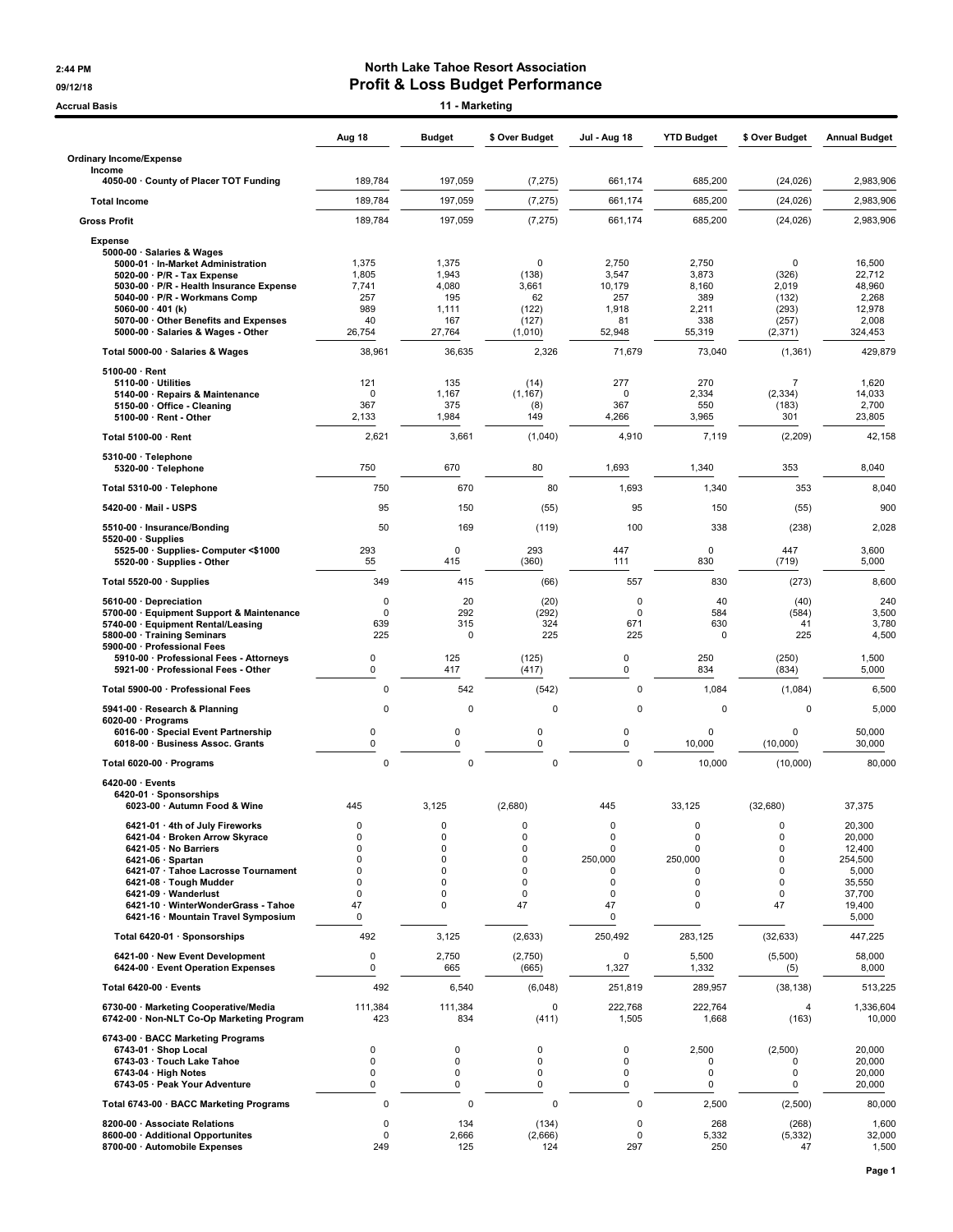#### 2:44 PM North Lake Tahoe Resort Association 09/12/18 09/12/18

Accrual Basis **11 - Marketing** 

|                                                                                                                       | Aug 18        | <b>Budget</b>   | \$ Over Budget | <b>Jul - Aug 18</b> | <b>YTD Budget</b> | \$ Over Budget      | <b>Annual Budget</b>    |
|-----------------------------------------------------------------------------------------------------------------------|---------------|-----------------|----------------|---------------------|-------------------|---------------------|-------------------------|
| 8750-00 · Meals/Meetings<br>8810-00 Dues & Subscriptions<br>8910-00 · Travel                                          | 14<br>30<br>0 | 300<br>290<br>0 | (287)<br>(260) | 14<br>408<br>O      | 600<br>580<br>0   | (587)<br>(172)<br>0 | 3,600<br>3,500<br>5,500 |
| <b>Total Expense</b>                                                                                                  | 156,281       | 165,142         | (8, 861)       | 556,742             | 619,074           | (62, 332)           | 2,582,654               |
| <b>Net Ordinary Income</b>                                                                                            | 33,503        | 31,917          | 1,585          | 104,432             | 66,126            | 38,305              | 401,252                 |
| <b>Other Income/Expense</b><br>Other Income<br>4700-00 · Revenues- Interest & Investment<br><b>Total Other Income</b> | 23<br>23      |                 |                | 30<br>30            |                   |                     |                         |
| <b>Other Expense</b><br>8990-00 · Allocated                                                                           | 31,008        | 31,917          | (909)          | 62,545              | 66,126            | (3, 582)            | 401,252                 |
| <b>Total Other Expense</b>                                                                                            | 31,008        | 31,917          | (909)          | 62,545              | 66,126            | (3, 582)            | 401,252                 |
| <b>Net Other Income</b>                                                                                               | (30, 985)     | (31, 917)       | 933            | (62, 515)           | (66, 126)         | 3,611               | (401, 252)              |
| Net Income                                                                                                            | 2,518         | 0               | 2,518          | 41,917              | 0                 | 41,917              | 0                       |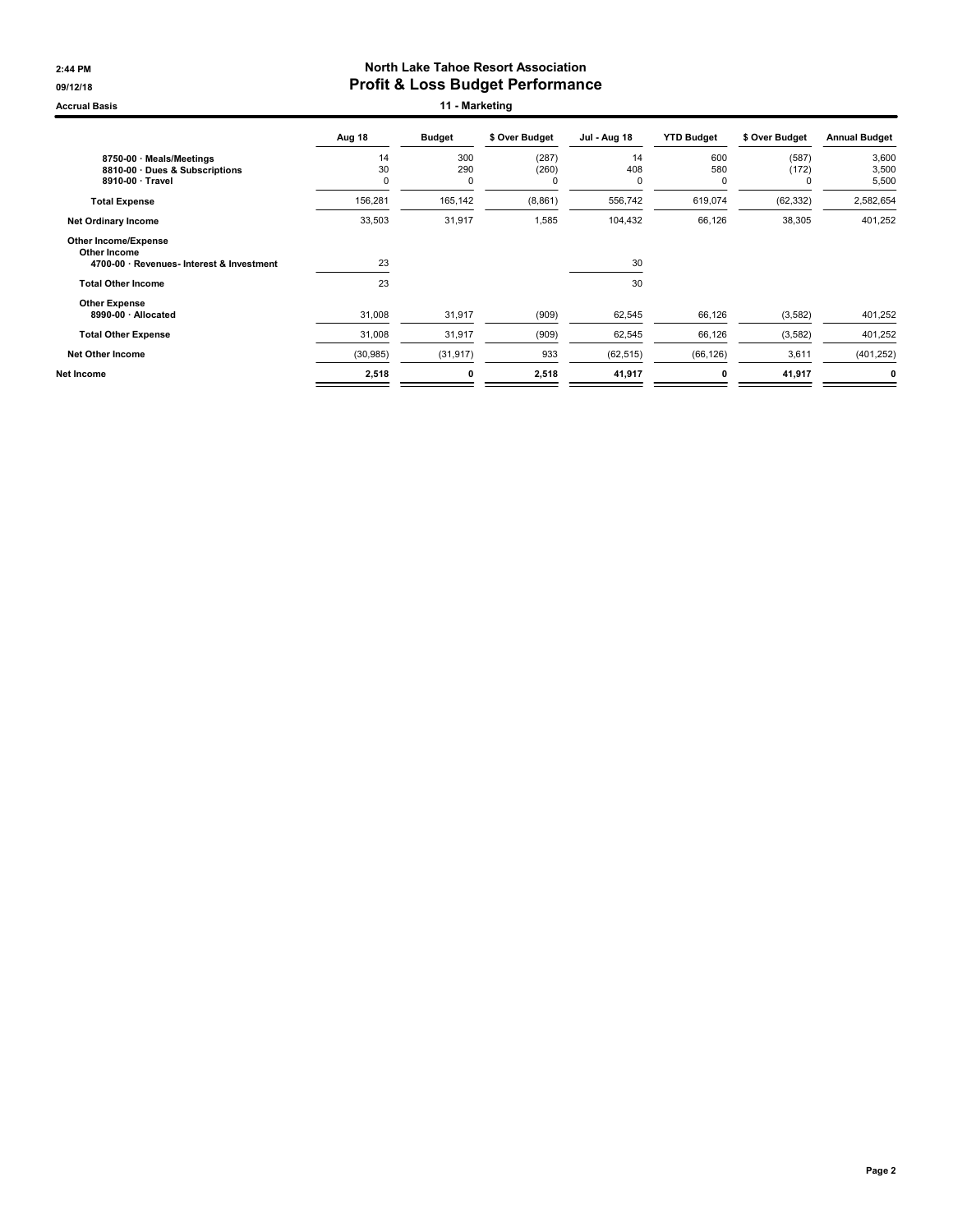#### 2:45 PM North Lake Tahoe Resort Association 09/12/18 09/12/18

| <b>Accrual Basis</b>                                                    |                 | 30 - Conference   |                |                    |                   |                     |                      |
|-------------------------------------------------------------------------|-----------------|-------------------|----------------|--------------------|-------------------|---------------------|----------------------|
|                                                                         | Aug 18          | <b>Budget</b>     | \$ Over Budget | Jul - Aug 18       | <b>YTD Budget</b> | \$ Over Budget      | <b>Annual Budget</b> |
| <b>Ordinary Income/Expense</b>                                          |                 |                   |                |                    |                   |                     |                      |
| Income                                                                  |                 |                   |                |                    |                   |                     |                      |
| 4050-00 · County of Placer TOT Funding                                  | 29,162          | 29,152            | 10             | 58,603             | 58,593            | 10                  | 352,299              |
| 4205-00 · Conference Dues<br>4600-00 Commissions                        | 733             | 825               | (92)           | 1,558              | 1,650             | (92)                | 9,900                |
| 4601-00 Commissions - South Shore                                       | 6.094           | 1.667             | 4.427          | 6.094              | 3.330             | 2.764               | 20.000               |
| 4600-00 Commissions - Other                                             | 14,522          | 2,500             | 12,022         | 17,327             | 5,000             | 12,327              | 30,000               |
| Total 4600-00 · Commissions                                             | 20,615          | 4,167             | 16,448         | 23,421             | 8,330             | 15,091              | 50,000               |
| <b>Total Income</b>                                                     | 50,511          | 34,144            | 16,367         | 83,582             | 68,573            | 15,009              | 412,199              |
| <b>Gross Profit</b>                                                     | 50,511          | 34,144            | 16,367         | 83,582             | 68,573            | 15,009              | 412,199              |
| <b>Expense</b>                                                          |                 |                   |                |                    |                   |                     |                      |
| 5000-00 · Salaries & Wages                                              |                 |                   |                |                    |                   |                     |                      |
| 5010-00 · Sales Commissions                                             | 4,234           | 633               | 3,601          | 8,843              | 1,270             | 7,573               | 7,600                |
| 5020-00 · P/R - Tax Expense<br>5030-00 · P/R - Health Insurance Expense | 1,258<br>1,465  | 1,165<br>1,633    | 93<br>(168)    | 2,307<br>2,594     | 2,327<br>3,260    | (20)<br>(666)       | 13,977<br>19,590     |
| 5040-00 · P/R - Workmans Comp                                           | 85              | 172               | (87)           | 85                 | 345               | (260)               | 2,065                |
| 5060-00 $\cdot$ 401 (k)                                                 | 669             | 555               | 114            | 1,228              | 1,107             | 121                 | 6,657                |
| 5070-00 Other Benefits and Expenses                                     | 42              | 84                | (42)           | 84                 | 164               | (80)                | 1,004                |
| 5000-00 · Salaries & Wages - Other                                      | 12,401          | 13,236            | (835)          | 24,262             | 26,467            | (2, 205)            | 158,827              |
| Total 5000-00 · Salaries & Wages                                        | 20,154          | 17,478            | 2,676          | 39,403             | 34,940            | 4,463               | 209,720              |
| 5100-00 · Rent                                                          |                 |                   |                |                    |                   |                     |                      |
| 5110-00 · Utilities                                                     | 61              | 70                | (9)            | 134                | 140               | (6)                 | 840                  |
| 5140-00 · Repairs & Maintenance<br>5150-00 · Office - Cleaning          | $\Omega$<br>183 | 43<br>102         | (43)<br>81     | $\mathbf 0$<br>183 | 87<br>203         | (87)<br>(20)        | 517                  |
| 5100-00 · Rent - Other                                                  | 1,025           | 953               | 72             | 2,050              | 1,903             | 147                 | 1,223<br>11,433      |
|                                                                         |                 |                   |                |                    |                   |                     |                      |
| Total 5100-00 · Rent                                                    | 1,269           | 1,168             | 101            | 2,367              | 2,333             | 34                  | 14,013               |
| $5310-00 \cdot$ Telephone<br>5320-00 · Telephone                        | 289             | 206               | 83             | 582                | 412               | 170                 | 2.472                |
| Total 5310-00 · Telephone                                               | 289             | 206               | 83             | 582                | 412               | 170                 | 2,472                |
| 5420-00 · Mail - USPS                                                   | 31              | 42                | (11)           | 31                 | 80                | (49)                | 500                  |
| 5510-00 · Insurance/Bonding                                             | 17              | 115               | (98)           | 33                 | 227               | (194)               | 1,377                |
| $5520-00 \cdot$ Supplies                                                |                 |                   |                |                    |                   |                     |                      |
| 5525-00 · Supplies- Computer <\$1000<br>5520-00 · Supplies - Other      | 30<br>28        | $\mathbf 0$<br>52 | 30<br>(24)     | 61<br>55           | $\mathbf 0$<br>98 | 61<br>(43)          | $\mathbf 0$<br>618   |
| Total 5520-00 · Supplies                                                | 58              | 52                | 6              | 116                | 98                | 18                  | 618                  |
| 5610-00 Depreciation                                                    | 0               | 8                 | (8)            | $\mathbf 0$        | 14                | (14)                | 94                   |
| 5700-00 · Equipment Support & Maintenance                               | $\mathbf 0$     | 140               | (140)          | 0                  | 285               | (285)               | 1,685                |
| 5710-00 · Taxes, Licenses & Fees                                        | $\mathbf 0$     | 8                 | (8)            | $\Omega$           | 16                | (16)                | 96                   |
| 5740-00 · Equipment Rental/Leasing                                      | 281<br>20,539   | 155<br>10,268     | 126<br>10,271  | 292<br>20,539      | 306<br>20,539     | (14)<br>$\mathbf 0$ | 1,856<br>123,219     |
| 6730-00 · Marketing Cooperative/Media<br>8200-00 · Associate Relations  | $\pmb{0}$       | 25                | (25)           | 0                  | 50                | (50)                | 300                  |
| 8810-00 · Dues & Subscriptions                                          | 0               | 84                | (84)           | 0                  | 168               | (168)               | 1,000                |
| <b>Total Expense</b>                                                    | 42,638          | 29,749            | 12,889         | 63,363             | 59,468            | 3,895               | 356,950              |
| <b>Net Ordinary Income</b>                                              | 7,873           | 4,395             | 3,478          | 20,219             | 9,105             | 11,114              | 55,249               |
| Other Income/Expense                                                    |                 |                   |                |                    |                   |                     |                      |
| <b>Other Expense</b>                                                    |                 |                   |                |                    |                   |                     |                      |
| 8990-00 · Allocated                                                     | 4,270           | 4,395             | (125)          | 8,612              | 9,105             | (493)               | 55,249               |
| <b>Total Other Expense</b>                                              | 4,270           | 4,395             | (125)          | 8,612              | 9,105             | (493)               | 55,249               |
| <b>Net Other Income</b>                                                 | (4, 270)        | (4, 395)          | 125            | (8,612)            | (9, 105)          | 493                 | (55, 249)            |
| Net Income                                                              | 3,603           | $\mathbf 0$       | 3,603          | 11,607             | 0                 | 11,607              | 0                    |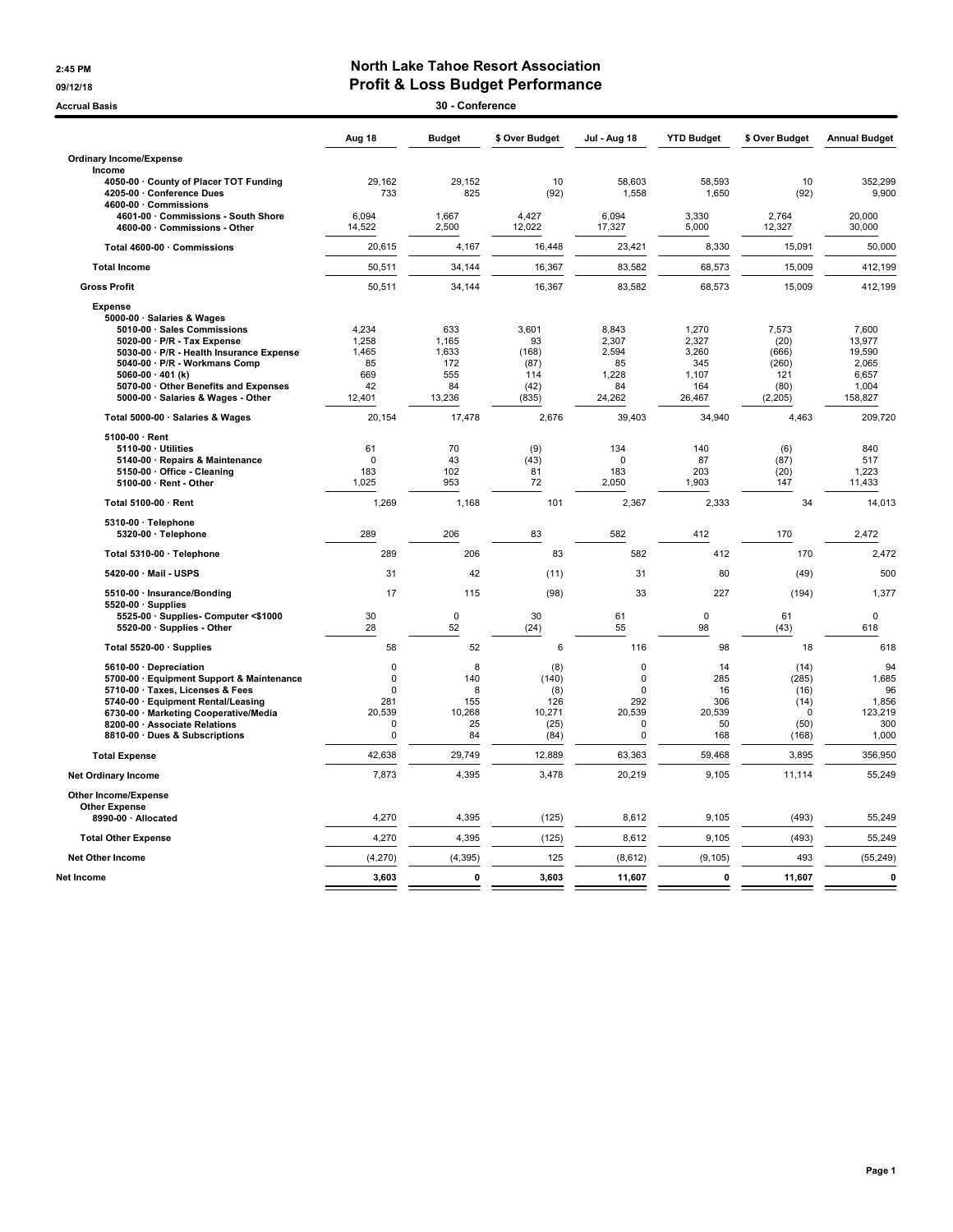#### 2:46 PM North Lake Tahoe Resort Association 09/12/18 09/12/18

Accrual Basis 42 - Visitor Center

|                                                                                                                                                                                                                                                                      | Aug 18                                                       | <b>Budget</b>                                            | \$ Over Budget                                                     | <b>Jul - Aug 18</b>                                          | <b>YTD Budget</b>                                  | \$ Over Budget                                                    | <b>Annual Budget</b>                                       |
|----------------------------------------------------------------------------------------------------------------------------------------------------------------------------------------------------------------------------------------------------------------------|--------------------------------------------------------------|----------------------------------------------------------|--------------------------------------------------------------------|--------------------------------------------------------------|----------------------------------------------------|-------------------------------------------------------------------|------------------------------------------------------------|
| <b>Ordinary Income/Expense</b>                                                                                                                                                                                                                                       |                                                              |                                                          |                                                                    |                                                              |                                                    |                                                                   |                                                            |
| Income<br>4050-00 · County of Placer TOT Funding<br>46000 · Merchandise Sales                                                                                                                                                                                        | 35,652                                                       | 28,968                                                   | 6,684                                                              | 69,580                                                       | 66,230                                             | 3,350                                                             | 448,844                                                    |
| 4502-00 · Non-Retail VIC income<br>46000 · Merchandise Sales - Other                                                                                                                                                                                                 | 375<br>12,649                                                | 1,000<br>12,000                                          | (625)<br>649                                                       | 800<br>29,827                                                | 4,500<br>25,000                                    | (3,700)<br>4,827                                                  | 9.500<br>95,000                                            |
| Total 46000 · Merchandise Sales                                                                                                                                                                                                                                      | 13,024                                                       | 13,000                                                   | 24                                                                 | 30,627                                                       | 29,500                                             | 1,127                                                             | 104,500                                                    |
| <b>Total Income</b>                                                                                                                                                                                                                                                  | 48,676                                                       | 41,968                                                   | 6,708                                                              | 100,207                                                      | 95,730                                             | 4,478                                                             | 553,344                                                    |
| <b>Gross Profit</b>                                                                                                                                                                                                                                                  | 48,676                                                       | 41,968                                                   | 6.708                                                              | 100,207                                                      | 95,730                                             | 4,478                                                             | 553,344                                                    |
| <b>Expense</b><br>5000-00 · Salaries & Wages<br>5020-00 · P/R - Tax Expense<br>5030-00 · P/R - Health Insurance Expense<br>5040-00 · P/R - Workmans Comp<br>5060-00 $\cdot$ 401 (k)<br>5070-00 Other Benefits and Expenses<br>5000-00 · Salaries & Wages - Other     | 1,775<br>3,555<br>450<br>594<br>67<br>18,066                 | 2,091<br>1,806<br>523<br>697<br>102<br>17,425            | (316)<br>1,749<br>(73)<br>(103)<br>(35)<br>641                     | 3,753<br>3,716<br>450<br>1.180<br>84<br>35,824               | 4,184<br>3,612<br>1,043<br>1,394<br>205<br>34,853  | (431)<br>104<br>(593)<br>(214)<br>(121)<br>971                    | 17,550<br>21,672<br>5,193<br>6,924<br>1,225<br>173,103     |
| Total 5000-00 · Salaries & Wages                                                                                                                                                                                                                                     | 24,506                                                       | 22,644                                                   | 1,862                                                              | 45,006                                                       | 45,291                                             | (285)                                                             | 225,667                                                    |
| 5100-00 · Rent<br>5110-00 · Utilities<br>5140-00 · Repairs & Maintenance<br>5150-00 · Office - Cleaning<br>5100-00 · Rent - Other                                                                                                                                    | 487<br>(465)<br>92<br>6,663                                  | 500<br>2,290<br>237<br>7,025                             | (13)<br>(2,755)<br>(145)<br>(363)                                  | 1,057<br>45<br>92<br>13,325                                  | 1,000<br>4,580<br>477<br>14,047                    | 57<br>(4, 535)<br>(385)<br>(722)                                  | 7,650<br>27,500<br>2,847<br>84,297                         |
| Total 5100-00 · Rent                                                                                                                                                                                                                                                 | 6,776                                                        | 10,052                                                   | (3,276)                                                            | 14,519                                                       | 20,104                                             | (5, 585)                                                          | 122,294                                                    |
| 5310-00 · Telephone<br>5320-00 · Telephone<br>5310-00 · Telephone - Other                                                                                                                                                                                            | 1,082<br>$\mathsf 0$                                         | $\mathbf 0$<br>461                                       | 1,082<br>(461)                                                     | 2,183<br>$\Omega$                                            | $\mathbf 0$<br>925                                 | 2,183<br>(925)                                                    | $\mathbf 0$<br>5,535                                       |
| Total 5310-00 · Telephone                                                                                                                                                                                                                                            | 1,082                                                        | 461                                                      | 621                                                                | 2,183                                                        | 925                                                | 1,258                                                             | 5,535                                                      |
| 5420-00 · Mail - USPS                                                                                                                                                                                                                                                | 166                                                          | 145                                                      | 21                                                                 | 166                                                          | 294                                                | (128)                                                             | 1,744                                                      |
| 5510-00 · Insurance/Bonding<br>5520-00 Supplies                                                                                                                                                                                                                      | 88                                                           | 146                                                      | (58)                                                               | 176                                                          | 293                                                | (117)                                                             | 1,753                                                      |
| 5525-00 · Supplies- Computer <\$1000<br>5520-00 · Supplies - Other                                                                                                                                                                                                   | 121<br>1,326                                                 | 125<br>473                                               | (4)<br>853                                                         | 122<br>1,676                                                 | 250<br>1,645                                       | (128)<br>31                                                       | 1,500<br>7,375                                             |
| Total 5520-00 · Supplies                                                                                                                                                                                                                                             | 1,447                                                        | 598                                                      | 849                                                                | 1,798                                                        | 1,895                                              | (97)                                                              | 8,875                                                      |
| 5610-00 · Depreciation<br>5700-00 · Equipment Support & Maintenance<br>5710-00 · Taxes, Licenses & Fees<br>5740-00 · Equipment Rental/Leasing<br>5800-00 · Training Seminars<br>5850-00 · Artist of Month - Commissions<br>6742-00 · Non-NLT Co-Op Marketing Program | 118<br>$\Omega$<br>$\Omega$<br>563<br>$\Omega$<br>319<br>200 | 87<br>300<br>$\Omega$<br>429<br>$\Omega$<br>458<br>3,484 | 31<br>(300)<br>$\mathbf 0$<br>134<br>$\Omega$<br>(139)<br>(3, 284) | 236<br>$\Omega$<br>$\Omega$<br>620<br>$\Omega$<br>499<br>400 | 179<br>600<br>0<br>860<br>$\Omega$<br>920<br>6,968 | 57<br>(600)<br>$\Omega$<br>(240)<br>$\Omega$<br>(421)<br>(6, 568) | 1,049<br>3,600<br>155<br>5,150<br>5,000<br>5,500<br>41,800 |
| 8100-00 · Cost of Goods Sold<br>51100 · Freight and Shipping Costs<br>52500 · Purchase Discounts<br>59900 · POS Inventory Adjustments<br>8100-00 · Cost of Goods Sold - Other                                                                                        | 231<br>$\Omega$<br>(102)<br>6,444                            | $\mathbf 0$<br>$\mathbf 0$<br>$\mathbf 0$<br>6,300       | 231<br>$\mathbf 0$<br>(102)<br>144                                 | 443<br>(15)<br>(150)<br>15,241                               | 0<br>$\Omega$<br>$\Omega$<br>13,123                | 443<br>(15)<br>(150)<br>2,118                                     | $\mathbf 0$<br>$\mathbf 0$<br>$\mathbf 0$<br>49,875        |
| Total 8100-00 · Cost of Goods Sold                                                                                                                                                                                                                                   | 6,574                                                        | 6,300                                                    | 274                                                                | 15,519                                                       | 13,123                                             | 2,396                                                             | 49,875                                                     |
| 8200-00 · Associate Relations<br>8500-00 · Credit Card Fees<br>8700-00 · Automobile Expenses<br>8750-00 · Meals/Meetings<br>8810-00 · Dues & Subscriptions<br>8910-00 · Travel                                                                                       | $\Omega$<br>449<br>78<br>5<br>$\Omega$<br>$\Omega$           | 58<br>455<br>125<br>67<br>166<br>$\Omega$                | (58)<br>(6)<br>(47)<br>(62)<br>(166)<br>$\Omega$                   | $\mathbf 0$<br>737<br>96<br>5<br>0<br>$\Omega$               | 120<br>1,030<br>250<br>130<br>332<br>0             | (120)<br>(293)<br>(154)<br>(125)<br>(332)<br>$\Omega$             | 700<br>3,658<br>750<br>800<br>2,000<br>1,100               |
| <b>Total Expense</b>                                                                                                                                                                                                                                                 | 42,372                                                       | 45,975                                                   | (3,603)                                                            | 81,960                                                       | 93,314                                             | (11, 354)                                                         | 487,005                                                    |
| <b>Net Ordinary Income</b>                                                                                                                                                                                                                                           | 6,305                                                        | (4,007)                                                  | 10,312                                                             | 18,247                                                       | 2,416                                              | 15,831                                                            | 66,339                                                     |
| <b>Other Income/Expense</b><br><b>Other Expense</b><br>8990-00 · Allocated                                                                                                                                                                                           | 5,822                                                        | 5,993                                                    | (171)                                                              | 11,743                                                       | 12,416                                             | (672)                                                             | 75,339                                                     |
| <b>Total Other Expense</b>                                                                                                                                                                                                                                           | 5,822                                                        | 5,993                                                    | (171)                                                              | 11,743                                                       | 12,416                                             | (672)                                                             | 75,339                                                     |
| <b>Net Other Income</b>                                                                                                                                                                                                                                              | (5, 822)                                                     | (5,993)                                                  | 171                                                                | (11, 743)                                                    | (12, 416)                                          | 672                                                               | (75, 339)                                                  |
| Net Income                                                                                                                                                                                                                                                           | 482                                                          | (10,000)                                                 | 10.482                                                             | 6.504                                                        | (10,000)                                           | 16.504                                                            | (9,000)                                                    |
|                                                                                                                                                                                                                                                                      |                                                              |                                                          |                                                                    |                                                              |                                                    |                                                                   |                                                            |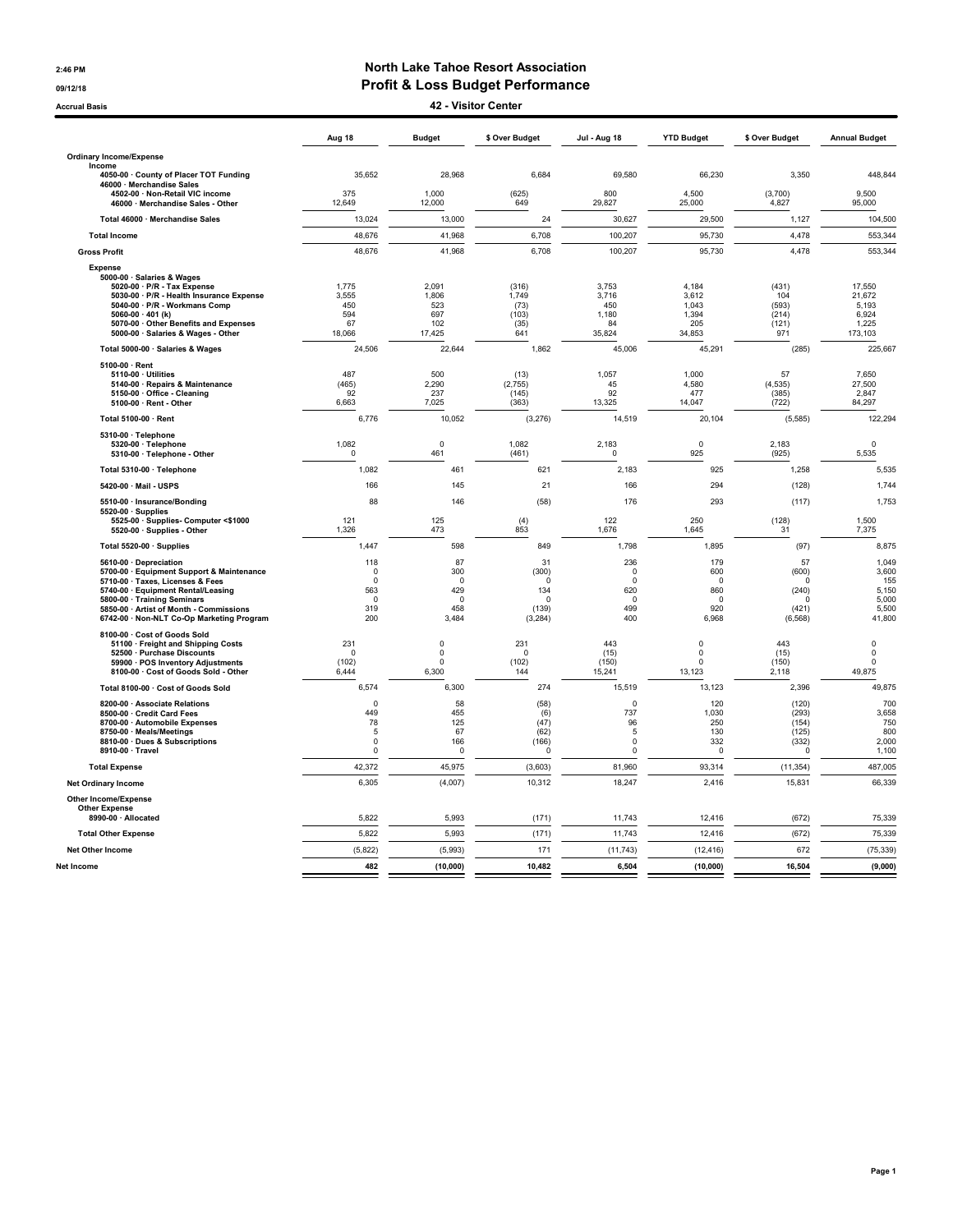**Accrual Basis** 

# 2:46 PM North Lake Tahoe Resort Association 09/12/18<br>Accrual Basis **Profit & Loss Budget Performance**

|                                                                                                                                                                                                                           | Aug 18                      | <b>Budget</b>                                       | \$ Over Bu                                 | <b>Jul - Aug 18</b>             | <b>YTD Budget</b>                        | \$ Over Bu                     | <b>Annual Bu</b>                |
|---------------------------------------------------------------------------------------------------------------------------------------------------------------------------------------------------------------------------|-----------------------------|-----------------------------------------------------|--------------------------------------------|---------------------------------|------------------------------------------|--------------------------------|---------------------------------|
| <b>Ordinary Income/Expense</b><br>Income                                                                                                                                                                                  |                             |                                                     |                                            |                                 |                                          |                                |                                 |
| 4050-00 · County of Placer TOT Funding                                                                                                                                                                                    | 715                         | 719                                                 | (4)                                        | 1,401                           | 1,444                                    | (43)                           | 8,677                           |
| <b>Total Income</b>                                                                                                                                                                                                       | 715                         | 719                                                 | (4)                                        | 1,401                           | 1,444                                    | (43)                           | 8,677                           |
| <b>Gross Profit</b>                                                                                                                                                                                                       | 715                         | 719                                                 | (4)                                        | 1,401                           | 1,444                                    | (43)                           | 8,677                           |
| <b>Expense</b><br>5000-00 · Salaries & Wages<br>5020-00 · P/R - Tax Expense<br>5030-00 · P/R - Health Insurance Expense<br>5040-00 · P/R - Workmans Comp<br>5060-00 $\cdot$ 401 (k)<br>5000-00 · Salaries & Wages - Other | (4)<br>6<br>26<br>17<br>666 | 33<br>$\overline{4}$<br>$\overline{4}$<br>23<br>567 | (37)<br>$\overline{2}$<br>22<br>(6)<br>100 | (98)<br>11<br>26<br>38<br>1,390 | 67<br>$\overline{7}$<br>8<br>45<br>1,133 | (164)<br>4<br>18<br>(7)<br>257 | 401<br>42<br>48<br>272<br>6,798 |
| Total 5000-00 · Salaries & Wages                                                                                                                                                                                          | 710                         | 630                                                 | 80                                         | 1,367                           | 1,260                                    | 107                            | 7,561                           |
| 5100-00 · Rent<br>5110-00 · Utilities<br>5150-00 · Office - Cleaning<br>5100-00 · Rent - Other                                                                                                                            | 4<br>13<br>72               | $\pmb{0}$                                           | 72                                         | 12<br>13<br>144                 | 0                                        | 144                            | 0                               |
| Total 5100-00 · Rent                                                                                                                                                                                                      | 89                          | $\mathbf 0$                                         | 89                                         | 168                             | $\pmb{0}$                                | 168                            | $\mathbf 0$                     |
| 5310-00 · Telephone<br>5320-00 · Telephone                                                                                                                                                                                | 61                          |                                                     |                                            | 123                             |                                          |                                |                                 |
| Total 5310-00 · Telephone                                                                                                                                                                                                 | 61                          | 0                                                   | 61                                         | 123                             | $\mathbf 0$                              | 123                            | 0                               |
| 5420-00 · Mail - USPS                                                                                                                                                                                                     | 9                           | $\mathbf 0$                                         | 9                                          | 9                               | $\mathbf 0$                              | 9                              | $\mathbf 0$                     |
| 5510-00 · Insurance/Bonding                                                                                                                                                                                               | 5                           | $\mathbf 0$                                         | 5                                          | 10                              | $\mathbf 0$                              | 10                             | $\mathbf 0$                     |
| 5520-00 · Supplies<br>5525-00 · Supplies- Computer <\$1000<br>5520-00 · Supplies - Other                                                                                                                                  | 12<br>$\overline{2}$        | $\mathbf 0$                                         | $\overline{2}$                             | 24<br>$\overline{4}$            | $\mathbf 0$                              | 4                              | 0                               |
| Total 5520-00 · Supplies                                                                                                                                                                                                  | 14                          | $\mathbf 0$                                         | 14                                         | 28                              | $\mathbf 0$                              | 28                             | $\mathbf 0$                     |
| 5740-00 · Equipment Rental/Leasing<br>8810-00 · Dues & Subscriptions                                                                                                                                                      | 77<br>46                    | 0                                                   | 77                                         | 80<br>46                        | 0                                        | 80                             | 0                               |
| <b>Total Expense</b>                                                                                                                                                                                                      | 1,011                       | 630                                                 | 381                                        | 1,831                           | 1,260                                    | 571                            | 7,561                           |
| <b>Net Ordinary Income</b>                                                                                                                                                                                                | (296)                       | 89                                                  | (385)                                      | (430)                           | 184                                      | (614)                          | 1,116                           |
| <b>Other Income/Expense</b><br><b>Other Expense</b><br>8990-00 · Allocated                                                                                                                                                | 86                          | 89                                                  | (3)                                        | 174                             | 184                                      | (10)                           | 1,116                           |
| <b>Total Other Expense</b>                                                                                                                                                                                                | 86                          | 89                                                  | (3)                                        | 174                             | 184                                      | (10)                           | 1,116                           |
|                                                                                                                                                                                                                           |                             |                                                     |                                            |                                 |                                          |                                |                                 |
| <b>Net Other Income</b>                                                                                                                                                                                                   | (86)                        | (89)                                                | 3                                          | (174)                           | (184)                                    | 10                             | (1, 116)                        |
| Net Income                                                                                                                                                                                                                | (383)                       | 0                                                   | (383)                                      | (604)                           | 0                                        | (604)                          | $\bf{0}$                        |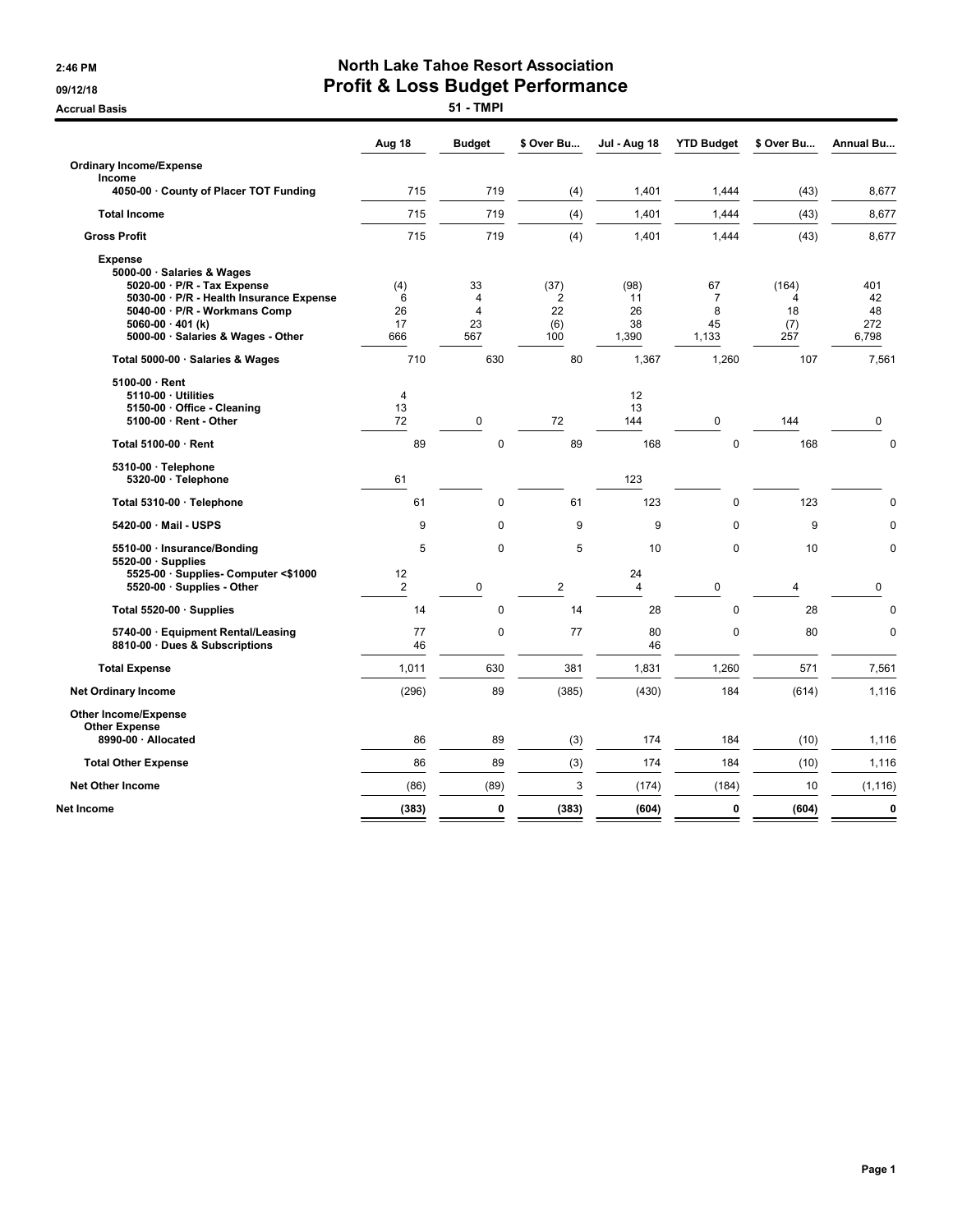#### 2:47 PM North Lake Tahoe Resort Association 09/12/18 09/12/18

| <b>Accrual Basis</b>                                                                                                                        |                          | 60 - Membership        |                              |                            |                           |                             |                              |
|---------------------------------------------------------------------------------------------------------------------------------------------|--------------------------|------------------------|------------------------------|----------------------------|---------------------------|-----------------------------|------------------------------|
|                                                                                                                                             | Aug 18                   | <b>Budget</b>          | \$ Over Budget               | Jul - Aug 18               | <b>YTD Budget</b>         | \$ Over Budget              | <b>Annual Budget</b>         |
| <b>Ordinary Income/Expense</b>                                                                                                              |                          |                        |                              |                            |                           |                             |                              |
| Income<br>4200-00 · Membership Dues<br>4250-00 · Revenues-Membership Activities<br>4250-01 · Community Awards                               | 11,051                   | 10,600                 | 451                          | 22,059                     | 21,200                    | 859                         | 128,000                      |
| 4250-04 · Silent Auction                                                                                                                    | 0                        | 0                      | 0                            | 0                          | $\Omega$                  | 0                           | 19,000                       |
| 4250-05 · Sponsorships<br>4250-01 · Community Awards - Other                                                                                | $\mathbf 0$<br>0         | 0<br>0                 | 0<br>$\mathbf 0$             | 0<br>0                     | $\Omega$<br>0             | $\mathbf 0$<br>$\mathbf 0$  | 13,000<br>18,000             |
| Total 4250-01 · Community Awards                                                                                                            | 0                        | $\mathbf 0$            | $\mathsf 0$                  | $\mathbf 0$                | 0                         | 0                           | 50,000                       |
| 4250-02 · Chamber Events                                                                                                                    | 38                       | 208                    | (170)                        | 38                         | 420                       | (382)                       | 2,500                        |
| 4250-03 · Summer/Winter Rec Luncheon<br>4251-00 · Tues AM Breakfast Club<br>4251-01 · Tues AM Breakfast Club Sponsors                       | 0<br>$\mathbf 0$         | 0<br>350               | 0<br>(350)                   | $\mathbf 0$<br>$\mathbf 0$ | 0<br>700                  | 0<br>(700)                  | 8,000<br>3,050               |
| 4251-00 · Tues AM Breakfast Club - Other                                                                                                    | 496                      | 580                    | (84)                         | 571                        | 1,160                     | (589)                       | 6,960                        |
| Total 4251-00 · Tues AM Breakfast Club                                                                                                      | 496                      | 930                    | (434)                        | 571                        | 1,860                     | (1, 289)                    | 10,010                       |
| 4250-00 · Revenues-Membership Activities - Other                                                                                            | 600                      | $\mathbf 0$            | 600                          | 760                        | 0                         | 760                         | 0                            |
| Total 4250-00 · Revenues-Membership Activities                                                                                              | 1,134                    | 1,138                  | (4)                          | 1,369                      | 2,280                     | (911)                       | 70,510                       |
| <b>Total Income</b>                                                                                                                         | 12,186                   | 11,738                 | 448                          | 23,428                     | 23,480                    | (52)                        | 198,510                      |
| <b>Gross Profit</b>                                                                                                                         | 12,186                   | 11,738                 | 448                          | 23,428                     | 23,480                    | (52)                        | 198,510                      |
| <b>Expense</b>                                                                                                                              |                          |                        |                              |                            |                           |                             |                              |
| 5000-00 · Salaries & Wages<br>5000-01 · In-Market Administration<br>5020-00 · P/R - Tax Expense<br>5030-00 · P/R - Health Insurance Expense | (1, 375)<br>495<br>2,127 | (1, 375)<br>547<br>888 | $\mathbf 0$<br>(52)<br>1,239 | (2,750)<br>807<br>2,384    | (2,750)<br>1,096<br>1,776 | $\mathbf 0$<br>(289)<br>608 | (16, 500)<br>6,566<br>10,656 |
| 5040-00 · P/R - Workmans Comp                                                                                                               | 96                       | $\overline{7}$         | 89                           | 96                         | 17                        | 79                          | 87                           |
| 5060-00 $\cdot$ 401 (k)<br>5070-00 · Other Benefits and Expenses                                                                            | 258<br>3                 | 262<br>66              | (4)<br>(63)                  | 433<br>$\overline{7}$      | 525<br>132                | (92)<br>(125)               | 3,145<br>792                 |
| 5000-00 · Salaries & Wages - Other                                                                                                          | 6,361                    | 6,553                  | (192)                        | 12,273                     | 13,106                    | (833)                       | 78,636                       |
| Total 5000-00 · Salaries & Wages                                                                                                            | 7,965                    | 6,948                  | 1,017                        | 13,251                     | 13,902                    | (651)                       | 83,382                       |
| $5100-00 \cdot$ Rent<br>5110-00 · Utilities                                                                                                 | 17                       | 53                     | (36)                         | 45                         | 105                       | (60)                        | 605                          |
| 5140-00 · Repairs & Maintenance                                                                                                             | $\mathbf 0$              | 25                     | (25)                         | $\mathbf 0$                | 50                        | (50)                        | 300                          |
| 5150-00 · Office - Cleaning<br>5100-00 · Rent - Other                                                                                       | 50<br>365                | 201<br>819             | (151)<br>(454)               | 50<br>730                  | 274<br>1,636              | (224)<br>(906)              | 1,177<br>9,826               |
| Total 5100-00 · Rent                                                                                                                        | 432                      | 1,098                  | (666)                        | 825                        | 2,065                     | (1, 240)                    | 11,908                       |
| 5310-00 · Telephone<br>5320-00 · Telephone                                                                                                  | 254                      | 253                    | 1                            | 512                        | 506                       | 6                           | 3,036                        |
| Total 5310-00 · Telephone                                                                                                                   | 254                      | 253                    | -1                           | 512                        | 506                       | 6                           | 3,036                        |
| 5420-00 Mail - USPS                                                                                                                         | 36                       | 50                     | (14)                         | 36                         | 100                       | (64)                        | 1,000                        |
| 5510-00 · Insurance/Bonding                                                                                                                 | 19                       | 55                     | (36)                         | 38                         | 110                       | (72)                        | 775                          |
| $5520-00 \cdot$ Supplies<br>5525-00 · Supplies- Computer <\$1000                                                                            | 184                      | $\mathbf 0$            | 184                          | 247                        | 0                         | 247                         | 500                          |
| 5520-00 · Supplies - Other                                                                                                                  | 29                       | 83                     | (54)                         | 36                         | 170                       | (134)                       | 1,000                        |
| Total 5520-00 · Supplies                                                                                                                    | 212                      | 83                     | 129                          | 283                        | 170                       | 113                         | 1,500                        |
| 5610-00 · Depreciation<br>5700-00 · Equipment Support & Maintenance                                                                         | 0<br>0                   | 8<br>56                | (8)<br>(56)                  | 0<br>0                     | 16<br>112                 | (16)<br>(112)               | 96<br>672                    |
| 5710-00 · Taxes. Licenses & Fees<br>5740-00 · Equipment Rental/Leasing                                                                      | $\mathbf 0$<br>383       | $\mathbf 0$<br>265     | 0<br>118                     | 0<br>395                   | 0<br>490                  | 0<br>(95)                   | 200<br>2,990                 |
| 5800-00 · Training Seminars                                                                                                                 | 180                      | 1,700                  | (1,520)                      | 180                        | 1,700                     | (1,520)                     | 1,950                        |
| 5900-00 · Professional Fees<br>5921-00 · Professional Fees - Other                                                                          | 0                        | 0                      | $\mathbf 0$                  | 0                          | 0                         | 0                           | 1,500                        |
| Total 5900-00 · Professional Fees                                                                                                           | $\mathbf 0$              | $\mathbf 0$            | $\mathbf 0$                  | $\mathbf 0$                | $\mathbf 0$               | $\mathbf 0$                 | 1,500                        |
| $6420-00 \cdot$ Events<br>6424-00 · Event Operation Expenses                                                                                | 218                      |                        |                              | 266                        |                           |                             |                              |
| Total 6420-00 · Events                                                                                                                      | 218                      |                        |                              | 266                        |                           |                             |                              |
| 6423-00 · Membership Activities                                                                                                             |                          |                        |                              |                            |                           |                             |                              |
| 6434-00 · Community Awards Dinner<br>6436-00 · Membership - Wnt/Sum Rec Lunch                                                               | 0<br>$\mathbf 0$         | 0<br>$\mathbf 0$       | $\mathsf 0$<br>$\mathbf 0$   | $\mathbf 0$<br>$\mathbf 0$ | 0<br>$\mathbf 0$          | 0<br>0                      | 27,500<br>5,000              |
| 6437-00 · Tuesday Morning Breakfast Club                                                                                                    | 405                      | 650                    | (245)                        | 405                        | 650                       | (245)                       | 7,150                        |
| 6441-00 · Membership - Miscellaneous Exp<br>6442-00 · Public Relations/Website                                                              | 10<br>594                | 344                    | 250                          | 10<br>1,174                | 2,188                     | (1,014)                     | 5,628                        |
| Total 6423-00 · Membership Activities                                                                                                       | 1,009                    | 994                    | 15                           | 1,589                      | 2,838                     | (1, 249)                    | 45,278                       |
| 8200-00 · Associate Relations                                                                                                               | 0                        | 66                     | (66)                         | 0                          | 132                       | (132)                       | 800                          |
| 8500-00 · Credit Card Fees<br>8700-00 · Automobile Expenses                                                                                 | 225<br>22                | 170<br>76              | 55<br>(54)                   | 466<br>45                  | 420<br>153                | 46<br>(108)                 | 3,000<br>933                 |
| 8750-00 · Meals/Meetings<br>8810-00 · Dues & Subscriptions                                                                                  | 63<br>139                | 150<br>35              | (87)<br>104                  | 63<br>139                  | 300<br>70                 | (237)<br>69                 | 1,800<br>420                 |
|                                                                                                                                             | 11,158                   | 12,007                 | (849)                        | 18,089                     | 23,084                    | (4,995)                     | 161,240                      |
| <b>Total Expense</b>                                                                                                                        |                          |                        |                              |                            |                           |                             |                              |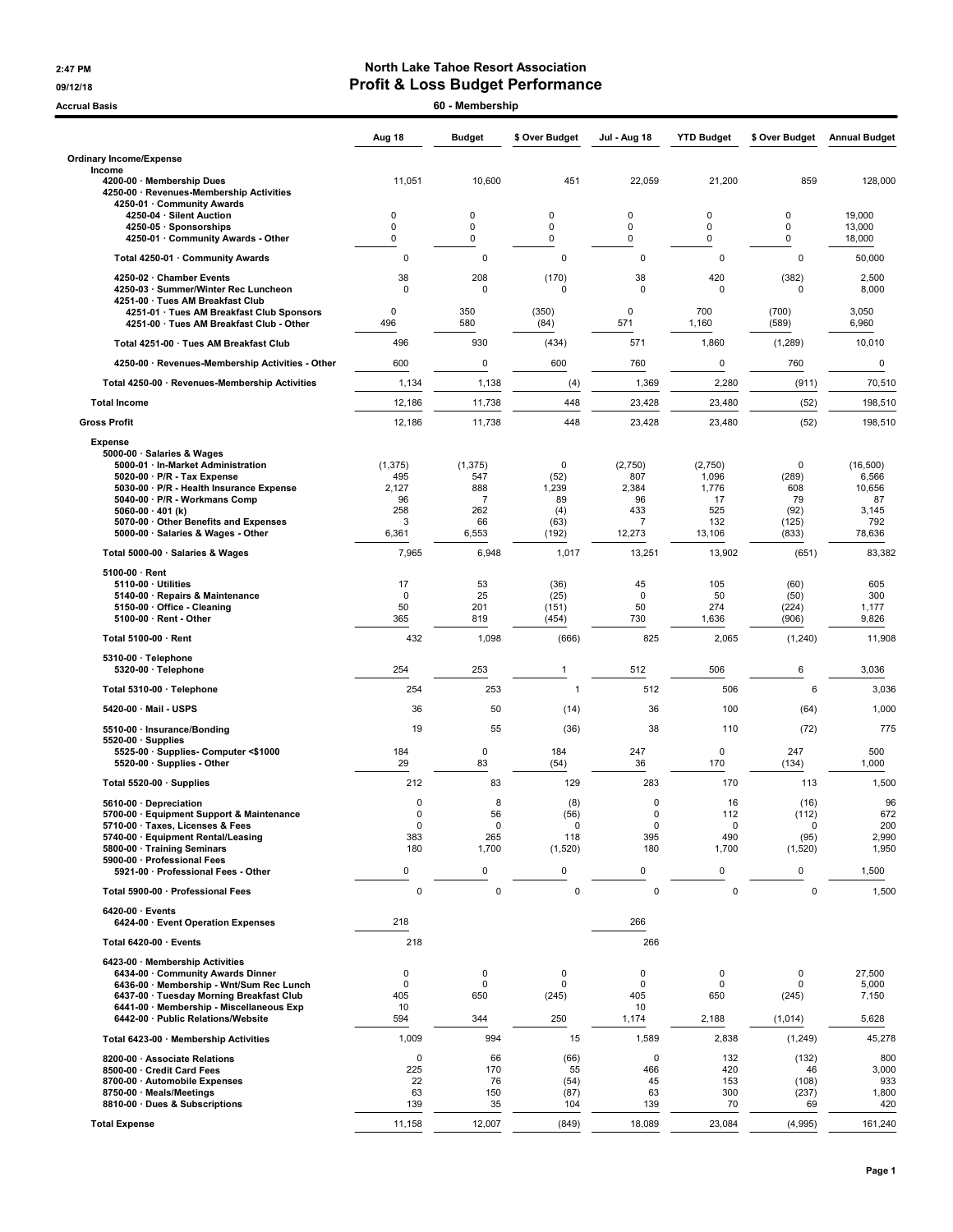#### 2:47 PM North Lake Tahoe Resort Association 09/12/18 09/12/18

Accrual Basis **60 - Membership** 

| Aug 18   | <b>Budget</b> | \$ Over Budget | Jul - Aug 18 | <b>YTD Budget</b> | \$ Over Budget | <b>Annual Budget</b> |
|----------|---------------|----------------|--------------|-------------------|----------------|----------------------|
| 1,028    | (269)         | .297           | 5,339        | 396               | 4,943          | 37,270               |
| 1,941    | 1,998         | (57)           | 3,914        | 4,139             | (224)          | 25,113               |
| 1,941    | 1,998         | (57)           | 3.914        | 4,139             | (224)          | 25,113               |
| (1, 941) | (1,998)       | 57             | (3,914)      | (4, 139)          | 224            | (25, 113)            |
| (913)    | (2, 267)      | 1,354          | 1,425        | (3,743)           | 5.168          | 12,157               |
|          |               |                |              |                   |                |                      |